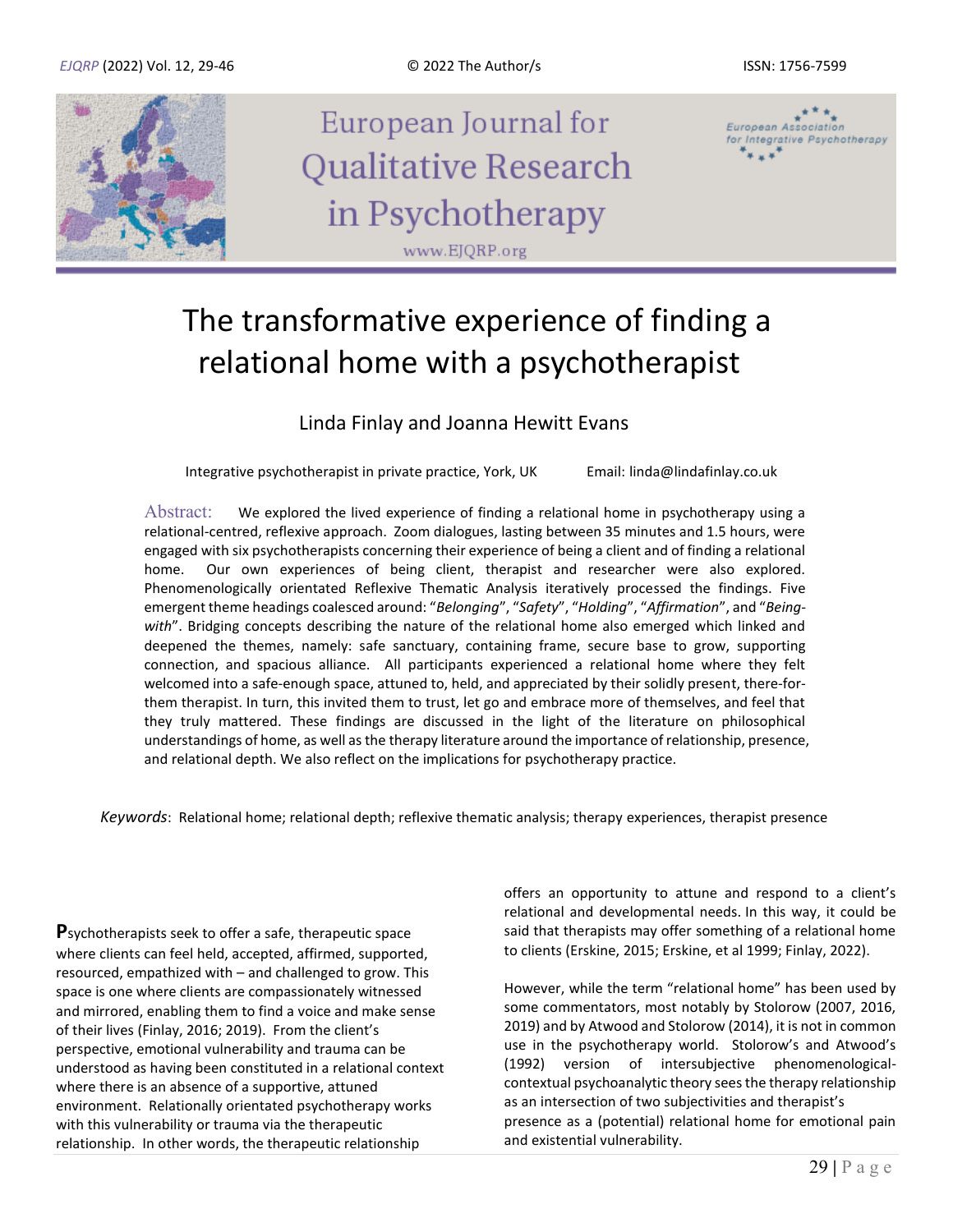From our own experience of being both therapists and clients, we (Linda and Joanna) sense that the process of finding a relational home in therapy happens only occasionally, often within special and longer-term therapeutic relationships. Although we acknowledge having experienced moments of deep relational contact and healing in our relationships with significant people in our lives, including our therapists, neither of us feels we have personally experienced therapy fully as a "relational home." At the same time, we recognise that some of our clients and supervisees regard our presence and what we offer as something of a relational home. We are profoundly touched and honoured to receive this feedback, and it has made us curious to understand more about how this process is experienced from the client's point of view.

Given our continuing professional curiosity about the nature and value of a therapeutic relational home, we wish to deepen our understandings. What does the experience mean to both therapists and clients? Is having a psychotherapeutic relational home relevant only for clients who have significant trauma in their background? Are clients seeking different versions of relational home? Should therapists aspire to offering this goal whilst also accepting that not all clients are looking for a relational home? Do therapists themselves become the relational home or do they facilitate the sense of relational home through what they offer?

### Literature Review

*"It's the relationship that heals, the relationship that heals, the relationship that heals.*" (Yalom, 1989, p. 91)

In the following literature review, we explore the topic of relational home by first sketching out some philosophical understandings of "home." We then touch on the extensive literature available on the value of working relationally and on therapeutic presence. We end by highlighting the theoretical and empirical literature which explicitly engages the notion of "relational home."

#### **Philosophical understandings of home**

"Home" has been characterized in different ways in the philosophical literature. Beyond being a fixed place of abode, it has a relational-social metaphorical meaning and is commonly understood to signify a place of safety, shelter, groundedness, rootedness, familiarity, comfort, intimacy, and

ease: in short, a sanctuary. This is the point highlighted by Jacobson:

To be at home is to have a sanctuary of sorts  $-$  one characterized by familiar and localizable ways of being – through which the outside world can be temporarily set aside. It is a place where one feels sheltered from outside intrusions and considerations, and given a place to recollect [and re-collect] oneself in a space of familiarity. (Jacobson, 2009, p. 358)

More than a *place*, home is understood in the philosophical literature as a *space* which becomes a foundation for the self – a space in which we can learn, grow and gather our self together. Bachelard in *The poetics of space* (1964, p. 29) writes, "Without [home], man [*sic*] would be a dispersed being. It maintains him through the storms of the heavens and through those of life. It is body and soul." Here, Bachelard refers to where the unconscious is housed, and poetically evokes the original maternal womb and one's first childhood house. Home (actual or imagined) contains both comforts and mysteries. As we bring home into focus through our daydreams, longings, and memories, we inhabit an inner landscape where, Bachelard suggests, new worlds can be made.

Implicitly following the work of both Bachelard (1964) and Heidegger (1971), Levinas – a phenomenological philosopher – links home with the idea of "dwelling", which he describes as "a recollection, a coming to oneself, a retreat home with oneself as in a land of refuge, which answers to a hospitality, an expectancy, a human welcome" (1971, p. 156). For Levinas, the primordial function of home, then, is that of a space in which to contemplate and re-collect oneself in intimate surroundings.

In other work, philosophers focus on the importance of relationship as a *space* rather than a home per se. Buber, an existential phenomenological philosopher, for instance, refers to the concept of *interhuman* and the deep contact that can be found in the relational between, which then becomes a transformative space:

Where the dialogue is fulfilled in its being, between partners who have turned to one another in truth … there is brought into being a memorable common fruitfulness. … The world arises in a substantial way between men [sic] who have been seized in their depths and opened out by the dynamic of an elemental togetherness. The interhuman opens out what otherwise remains unopened. (Buber, 1951/1965, p. 86)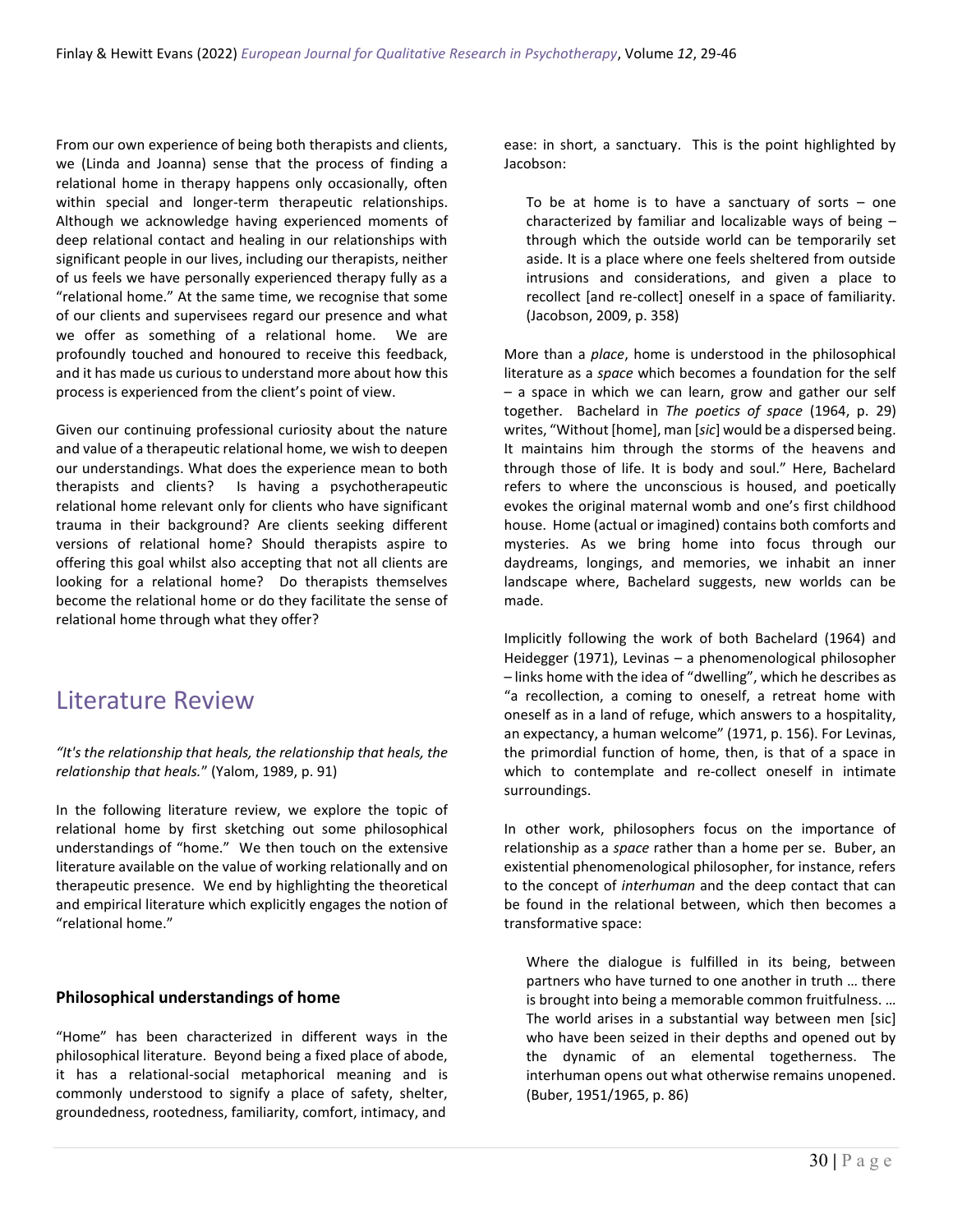### **The value of working relationally**

There is a solid evidence base for the central role played by the psychotherapy relationship in the effectiveness of therapy (Norcross & Lambert, 2019; Norcross & Wampold, 2019). A large body of research over recent decades attests to the key role played by relational factors (Cooper, 2008; Yalom, 1989) and to the way in which the working alliance is often predictive of therapy outcomes (Norcross, 2011; Norcross & Karpiak, 2017).

The literature also highlights the central importance of therapist's safe holding and containing of the client's process (Erskine, 2015; Finlay, 2016; 2021). Drawing on 16 metaanalytic studies on aspects of the therapy relationship, for instance, the APA (American Psychological Association) Task Force on Evidence-Based Relationships and Responsiveness concludes that several relationship factors (including agreeing on therapy goals, getting client feedback throughout the course of treatment, and repairing ruptures) are at least as vital to positive outcomes as using the right treatment method (Norcross & Wampold, 2019). Elkins (2019) goes further, arguing that "The central finding…is that common factors, particularly human and relational factors, are the most potent agents of change in psychotherapy, dwarfing the effects of theories and techniques" (2019, p. 25).

Other research has highlighted the role played by relationship in longer-term work with trauma, which is seen to require deeper relationships involving mutual trust, therapist presence and compassion (Lord, 2019). Addressing the core experiences of trauma takes time. Herman (1992/1997) recommends a stage-wise recovery process which involves the therapist intervening in different ways as client and therapist go through stages of: (a) establishing safety, (b) reconstructing the trauma story, and (c) reconnecting with ordinary life.

How precisely that therapeutic relationship is fostered varies across therapy modalities and depends on the nature of therapy. For example, the psychoanalytic literature highlights the central role played by attachment and how the therapist transferentially meets the client's relational-developmental needs, e.g., to be held, contained, nurtured, and soothed. According to psychoanalytic theory, developmental trauma originates within a formative relational context where a child's painful emotions are not contained. Without sufficient attunement from an attentive caregiver, the child is left in an overwhelmed or disorganized state, unable to integrate affect (Stolorow, 2019). Writing from a developmental-relational integrative psychotherapy perspective, Erskine et al. (1999) highlight how inquiry, attunement, and involvement are significant facets of an overall empathic frame within which the client's growth is nurtured.

In the humanistic literature, the *relational depth* work of Mearns (2003), Mearns and Cooper (2005), and Knox et al. (2013) is particularly pertinent. (See the 2006 special issue of *Person-Centered and Experiential Psychotherapies* journal which is dedicated to this subject). The term "relational depth" refers to experiences of profound human connectedness in therapy, those where there is a depth of relationship which allows the client to feel sufficiently safe to go deep within their own experiencing. A key feature appears to be the importance of a co-created, authentic therapistclient encounter where the therapist stands firmly as a person facing the client as a person, as one who can "respond to the client from their own depths" (Mearns & Schmid, 2006, p. 262):

A sense of connectedness and flow with another person that is so powerful that it can feel quite magical. At these times, the person feels alive, immersed in the encounter, and truly themselves; while experiencing the other as open, genuine and valuing of who they are. (Cooper, 2009)

Cooper (2013) summarises the relational depth findings across the extensive empirical literature now available:

A majority of therapists, particularly of a person-centred and humanistic orientation, seem to have experienced moments of relational depth with their clients. At least some clients seem to have experienced these moments too, and there is some evidence to suggest that this experiencing is relatively synchronous. … There is a growing body of evidence to suggest that the experiencing of moments of relational depth is associated with positive therapeutic outcomes, and it seems that therapists can facilitate the likelihood that these moments will emerge by expressing their genuine care and commitment in the therapeutic relationship. Ultimately, however, it may be that clients are the principal determinants of whether or not an encounter at relational depth takes place. (Cooper, 2013, p. 75)

Much of the evidence base here relies on therapists' accounts of relational depth. There are some significant exceptions, including McMillan and McLeod (2006), who point to key differences between client's and therapist's accounts. Their study also highlights the importance of the therapist being prepared to "go the extra mile" but it is the client's willingness to "let go" and be fully involved in the relationship which characterizes enduring relational depth and connection. Interestingly, they concur with other research highlighting the importance of the therapist being authentically "real," but they caution that too much mutuality and self-disclosure may work against client self-exploration.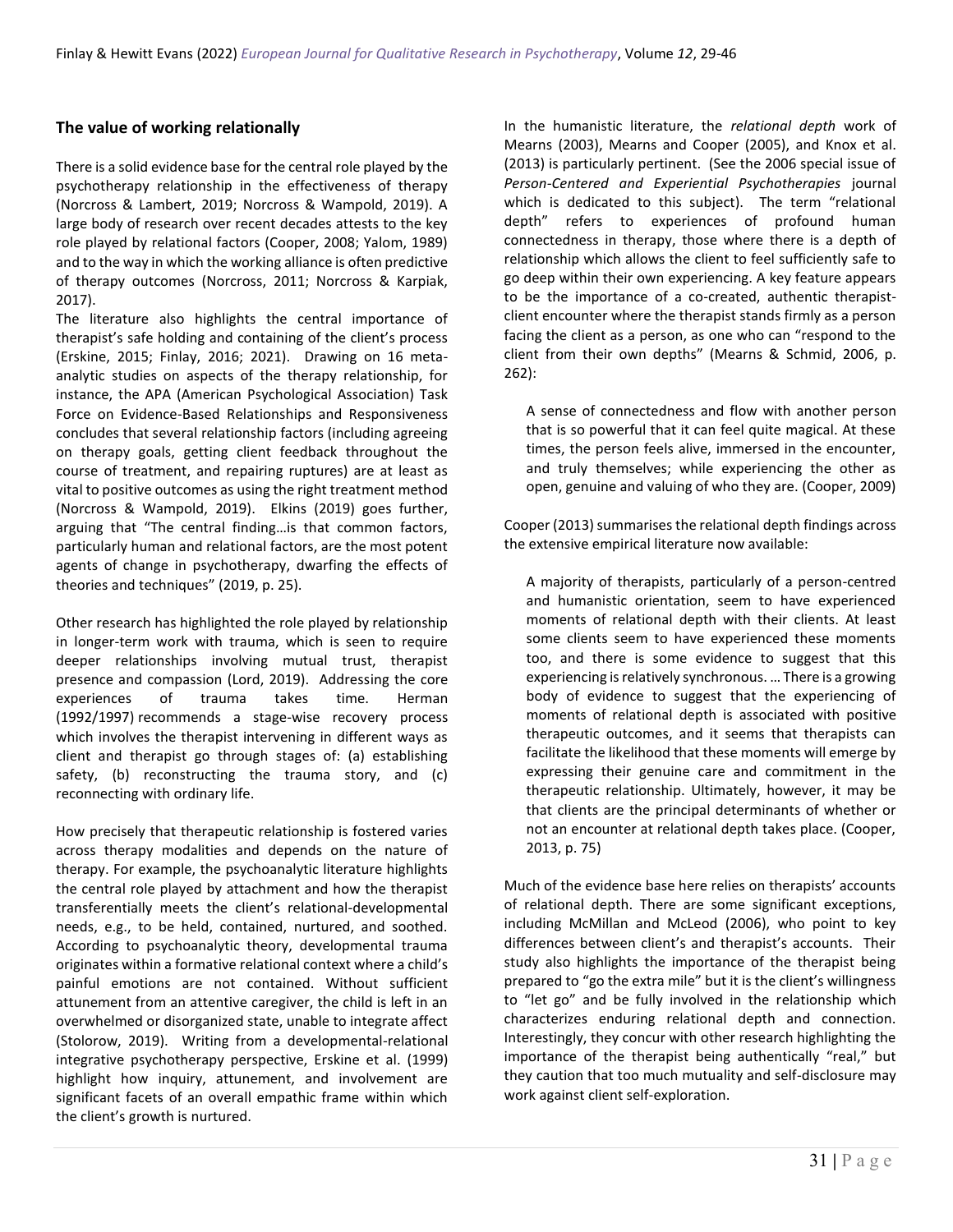As Knox et al. (2013) highlight, the research on relational depth refers both to the significance of a sustained deep therapeutic relationship *and* to the impact of specific *moments* of relational depth. Knox's own study (2011), based also on interviewing clients about their experiences, reveals how moments of relational depth seem to follow challenges from the therapist and shifts in the relationship. Critically, these moments tend to occur once the clients themselves are ready to engage at depth and take the risk to open up.

### **Therapist presence**

Therapist presence is one element of the broader process whereby a therapist might offer a relational home which allows the client to feel adequately held and attended to. This presence involves the therapist being grounded in their embodied self in order to receive the client's experience (Geller & Greenberg, 2002). Erskine's (2021) "relational needs" work (along with that of other integrative commentators) attests to the importance of the therapist being solidly grounded, attuned, aware, and responsive. It can also be powerful for the client to see they have impacted the therapist. The presence of the therapist invites the client to be present (Evans & Gilbert 2005).

In psychoanalytic work, the therapist is seen to use their presence in a transitional way. Casement (1985), in particular, highlights how the therapist's presence potentially offers space for clients to grow (much like the mother who is nonintrusively present with her playing child). This safe, secure presence is then internalized by the client, allowing them to draw on their therapist's presence, even in their absence. Bowlby in his seminal work on attachment suggested that human beings seek safety not in a place but in the proximity of a safe and secure other (Bowlby, 1988). The sense of security provided by this other becomes the secure base. For a child, a secure attachment and secure base offer the possibility of internalizing a sense of relational security, freeing them to explore and develop. "In many ways, this security empowers them to go from our secure home base *–* our safe *haven –* and explore the world as they use us as a solid *launching pad.*" (Siegel, 2014, p. 108)

In the field of gestalt therapy, commentators have built on the significant work of the phenomenological philosopher Buber (1923/1958, 1951/1965) around *I-Thou* relating. In being present, the therapist gives up any instrumental desire to control or be validated, preferring a more intimate encounter based on *being-with* the client. The hope is that the client will experience this presence as the therapist offering an affirmative solidness, one in which the client can be held and witnessed in a safe, trustworthy way *–* and thus be present to their own emerging self (Finlay, 2016a, 2016b).

The empirical work of Geller & Greenberg (2002, 2012) and Geller et al. (2012) on presence has shown the power of a therapeutic alliance which enables a receptive immersion, an expansion, a groundedness, and a being both with and for the client. Geller and Porges (2014) extended this research by studying the neurophysiological mechanisms involved. Their results suggest that cultivating a solid therapeutic presence enables both client and therapist to enter a calm physiological state that supports feelings of safety, and thereby offers optimal relational conditions for growth and change. They provide a concrete neurophysiological description of how presence emerges (and can be nurtured) interpersonally, including by regulating presence via the vagus system. Here, emotion regulation, social connection and flight/fight fear responses are managed by the vagal nerve system. Polyvagal theory suggests optimal therapeutic states emerge when the nervous system detects safety, regulates defenses and thereby opens the way for the creation of new neural pathways. Importantly, this is understood as a bi-directional process where the nervous system of each person affects that of the other. As Geller notes, this "sharing of the same emotional landscape (Stern, 2004) highlights the importance of the intersubjective relationship towards deepening safety and enabling therapeutic change" (Geller, 2018, p. 109).

Wallen (2007, p. 189) writes about the "potent synergy" when attachment theory and intersubjectivity theory are interlinked: "Both identify close relationships as the crucibles in which human beings are originally shaped and in which … their early emotional injuries can potentially be healed. And both theories highlight relational experience outside of the verbal realm."

### **Writings about "Relational Home"**

Beyond the literature on working relationally and at depth, few commentators have spoken explicitly about therapy – or the therapist – being a "relational home." An exception here is Robert Stolorow (2007, 2016, 2019; Stolorow & Atwood, 1992). Across numerous writings, Stolorow explains that a relational home is a context in which a client can share their emotional experiences and can be both understood and held. Having this holding, "being with" experience, clients are then able to internalize that sense of having found a secure base. Within a relational home, traumatized states can become less overwhelming and more bearable, and this makes various defense mechanisms, such as dissociation or avoidance of contact, less necessary.

Importantly, Stolorow (2016) emphasizes that because trauma is constituted in an intersubjective context, it is only in a relational space of sharing, holding and mutual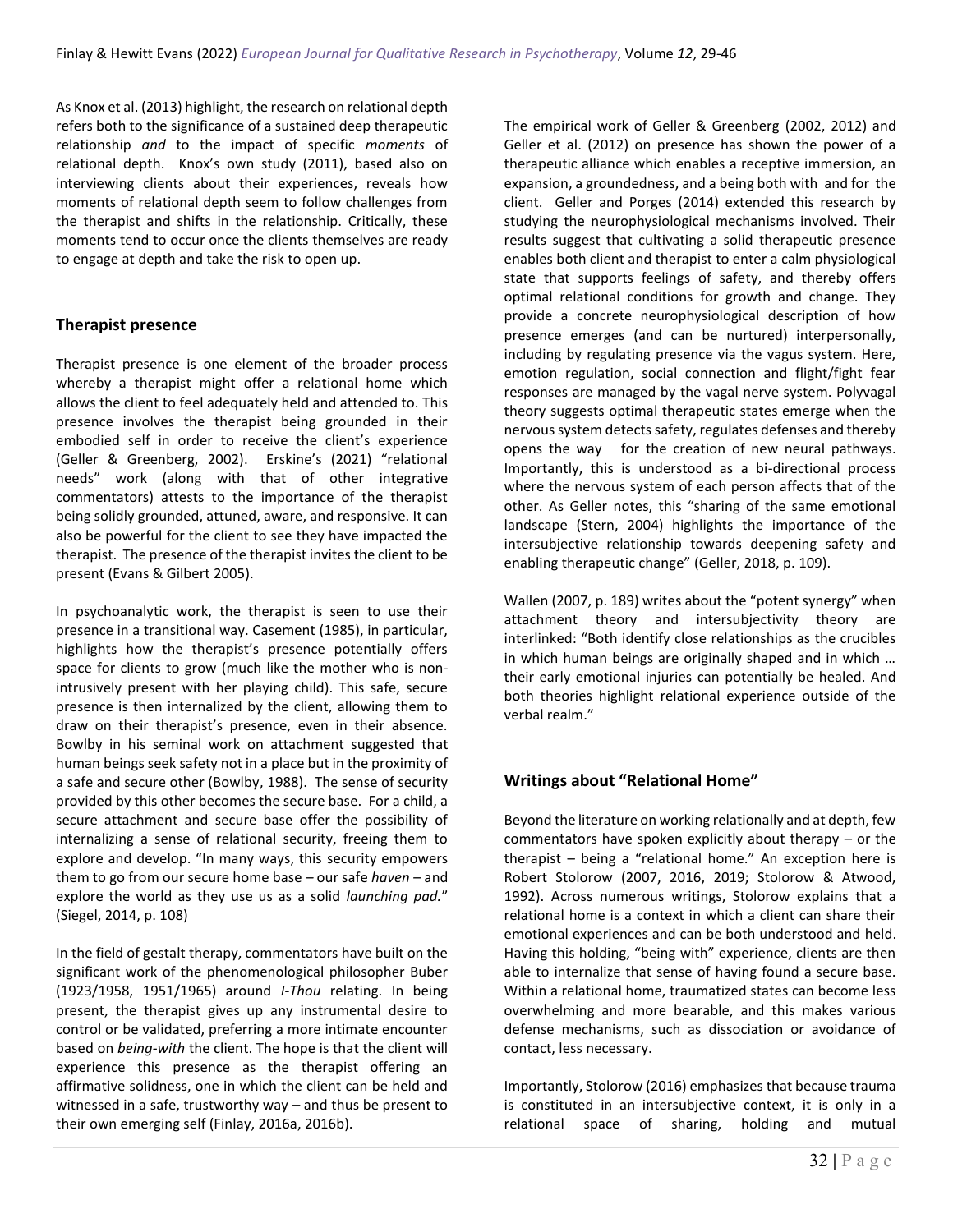respect/care/love that severe emotional pain can find a relational home in which to be held (2007). Once we have a relational home, traumatic experience can be witnessed, shared, and processed towards healing and transformation. Traumatic experience in this context includes childhood trauma stemming from recurring experiences of malattunement and that which comes from our existential vulnerability and owning our human finitude. Stolorow explains:

The establishment of a hospitable relational home in which traumatic emotional pain and excruciating existential vulnerability can find a context of human understanding in which they can be held is crucial for therapeutic transformation. (Stolorow, 2021, p. 442)

Elsewhere, Stolorow (2007, 2016) describes the role of the therapist as being more actively and relationally engaged through "emotional dwelling." Through the process of dwelling, he says, the therapist goes beyond empathy to lean into the other's emotional pain, participating in it  $-$  possibly through the therapist's own analogous experiences of pain. "The language that one uses to address another's experience of emotional trauma meets the trauma head-on, articulating the unbearable and the unendurable, saying the unsayable" (2016, p. 134). Here the therapist meets the client's pain as fully as possible, avoiding efforts to soothe, comfort or reassure which can be viewed by the client as a shunning of their traumatized state.

Building on Atwood's and Stolorow's intersubjectivity theory, Jaenicke (2015) in his book *The Search for a Relational Home*  explores how change occurs in (psychoanalytically orientated) therapy through the patient-analyst dyad (system). Through clinical narratives, he emphasizes the way that psychotherapy is the outcome of a highly personal encounter between two human beings who co-mingle and mutually impact each other. The goal is for both to let go in the therapeutic space and be willing to undergo transformation. Specifically, Jaenicke insists on the critical importance of failure – both the patient's and the analyst's – in evolving the therapeutic process.

Tiemann (2012) similarly draws on the ideas of Atwood and Stolorow in a powerful autobiographical account of her early trauma history and subsequent psychoanalysis. She notes how her early experiences of parental neglect, and the resulting dissociation were healed through her relationship with her analyst:

I believe that my analyst's history of trauma, her intersubjective approach, and use of non-interpretative measures have all played critical roles in my healing process. By providing me with a relational home in which I could re-contextualize my traumatic experiences, my analysis commenced my process of reintegrating vitally

needed, but dissociated and disowned, aspects of myself. (p. 534)

Tiemann beautifully describes her experience of "safe intimacy" (p. 545) towards finding a relational home:

I found in my analyst a person who took me seriously, accepted me, and understood, I began to feel that I was present in her and that an aspect of our relationship had taken up residence within her. That is to say, in my analyst's presence, I am able to "experience her experiencing me" (D. Slade, personal communication, June 10, 2007), and I am reassured of my existence as coherent, continuous, valuable, and vital. I feel accompanied through life, and develop a sense of belonging, safety, and calm. (2012, p. 544)

Regarding the empirical literature beyond the psychotherapy field, the concept of relational home has been taken up in different ways by a few commentators in the healthcare field. Hvidt (2013), for instance, studied cancer survivors' perceptions of different sources of emotional support (via participant observation, 11 semi-structured interviews and 9 focus groups) in a Danish rehabilitation setting. Different relational homes – understood at a basic level as a supportive and caring environment – are thus available. The data was analyzed inductively using Interpretative Phenomenological Analysis and deductively using Stolorow's trauma theory as an interpretive framework. Findings revealed a range of emotional support was received from the rehabilitation centre, including from the hospital chaplain, other cancer survivors, and from God/higher power. Hvidt highlights the importance of the existential dimension:

A willingness to confront death and other existential issues in a non-evasive manner and thus to show solidarity with emotional and existential suffering characterizes the relationships interpreted here as relational homes (Hvidt, 2013, p. 628).

### **Research Aims**

In summary, there is a significant body of theoretical and clinical research that has relevance for the concept of the relational home. But while such research offers powerful inspiration for therapists, more understanding is needed of clients' actual lived experience in the context of their personal history. And while the theoretical and empirical literature on relational depth offers a rich foundation for understanding special moments of connection, more empirical investigation of what is involved in the relationship over time – over the course of an ongoing relationship - is needed.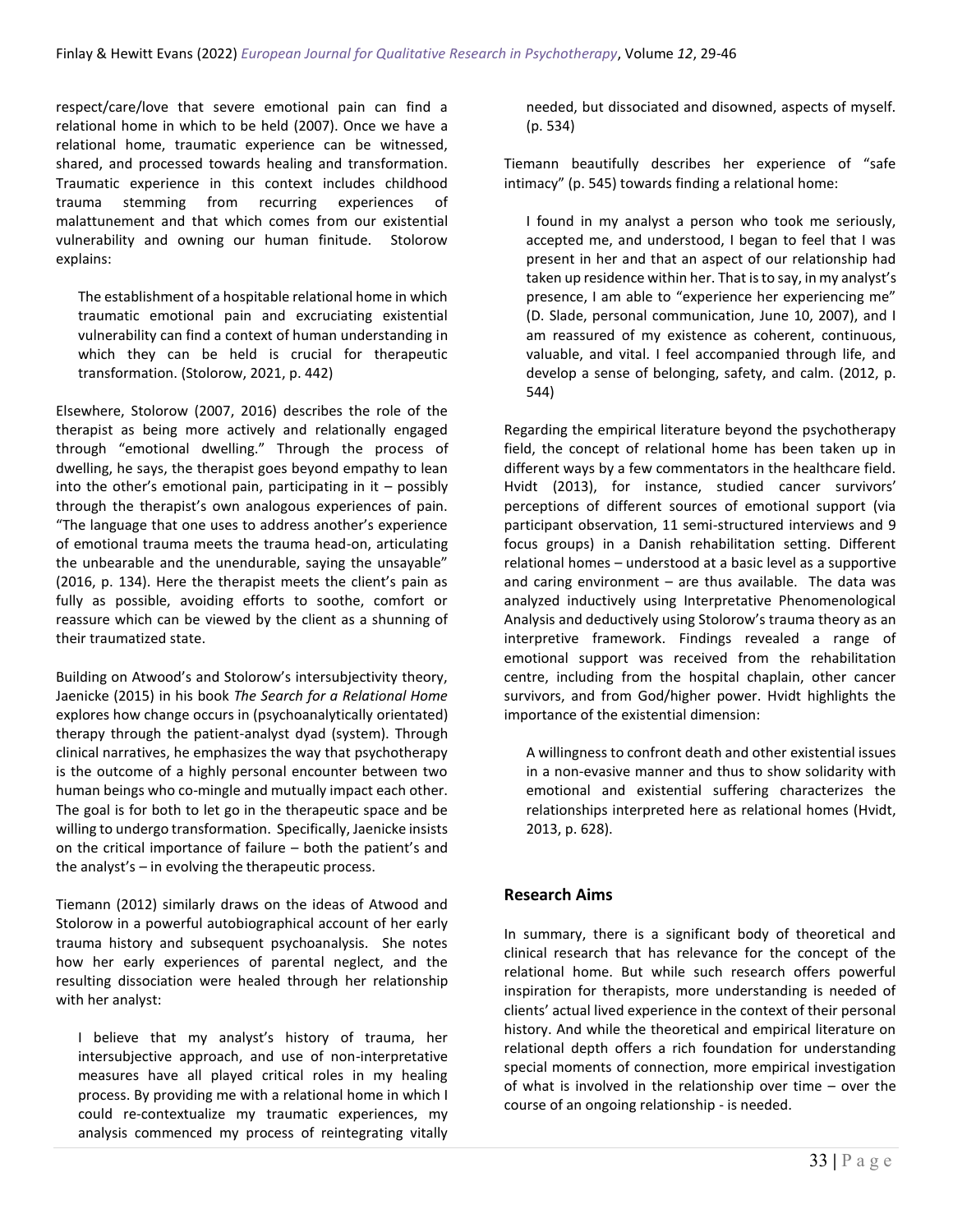Our interest, then, has been to discover what "relational home" means to psychotherapy clients and how they make sense of that therapeutic space and opportunities offered. What exactly do they feel has been therapeutically important and potentially transformative? How and to what extent has their deep relational experience with their therapist offered a scaffolding or responsiveness that might have been missing in their own developmental history?

Our research aimed *to explore the lived experience of finding a relational home in psychotherapy*. We explicitly did not want to pre-define and predetermine what this relational home involved and, instead, sought to explore the lived experience and meanings for each individual*.* As we were intending to probe deep psychotherapeutic processes, we decided to approach psychotherapy colleagues to be our participants initially as we felt they might have a clearer understanding of the concept of relational home as well as be able to articulate their therapeutic experience more easily. What are their stories? How has therapy, or the therapist, offered them a relational home and met their relational needs? Were there particular relational depth moments of significance?

### Method

### **Research design**

In tune with the spirit of our topic, we engaged a relationalcentred, reflexive approach (Finlay & Evans, 2009) for our exploration of psychotherapists' lived experiences of finding a relational home in therapy. Here we enlisted our therapy skills, our sensitivity to our embodied countertransference and our compassion in the service of the research process. We recognised how data is co-created interpretively in the embodied dialogical encounter and how the research processes of reflecting on layers of inter-subjectivity mirror those in therapy.

Phenomenologically orientated Reflexive Thematic Analysis (Braun & Clarke, 2019, 2021) was then engaged iteratively to process the findings. Our reflexivity was shown in our critical self-awareness of the research process and in the way we examined our subjective and intersubjective understandings. Throughout we recognised the need to interrogate, use, and make transparent, our role in knowledge production.

Hermeneutic principles came into play as we tried to sense, and make sense of, the meanings of relational home. Here we followed Heidegger's (1927/1962) recognition that new understandings arise iteratively out of fore-structures of prior understandings. Our analytic intention was to use our emerging understandings reflexively as a lens to critically reflect on our prior experiences while letting them also inform and motivate our inquiry (Churchill, 2018). Throughout we recognised our part in actively co-creating our findings through the back-and-forth dialectic between (past) experiences and here-and-now awareness (Finlay, 2011).

#### **Participants**

Six participants shared their story with the researcher of their choice, with the two of us (Linda and Joanna) each engaging three dialogues. All six participants were experienced and qualified relationally-orientated psychotherapists: three (Pia, Grace and Stella) had trained originally as integrative psychotherapists, while the other three (Helen, Angus and Tatijana) had originally trained as gestalt therapists. All the participants live and work in Europe.

These participants were approached selectively (purposively) following collegial dialogue about the concept of relational home with several individuals. Other colleagues were encouraging of our project, but they did not believe their own therapy experience constituted a relational home. Of the few who felt they had had a deep relational home experience, six expressed interest to join our research. We considered these six volunteers constituted a sufficient number for an initial exploration of the phenomenon.

In addition to our six participants, we (Linda and Joanna) understood ourselves to be co-participants, given the depth and extent of reflexive processing we engaged. Inevitably, our stories and understandings were interpretively intertwined with those of our participants. Linda's background is in integrative psychotherapy; Joanna trained initially as a gestalt psychotherapist but now practices from an integrative, relational developmental perspective.

### **Data gathering**

Data was gathered as it emerged out of co-created, embodied, dialogical encounters with our participants, and with each other, as we reflexively processed our own therapy experiences (of being both a client and a therapist). The aim was to stay close to the topic of the relational home experience in largely unstructured dialogues, rather than formal interviews. Each dialogue lasted between 35 minutes and 1.5 hours and started with an open invitation to the participants to share their story. Participants were encouraged to describe concrete examples of when they had experienced a sense of relational home.

Throughout the dialogues we (Linda and Joanna) tried to be warmly, compassionately, and responsively present. We were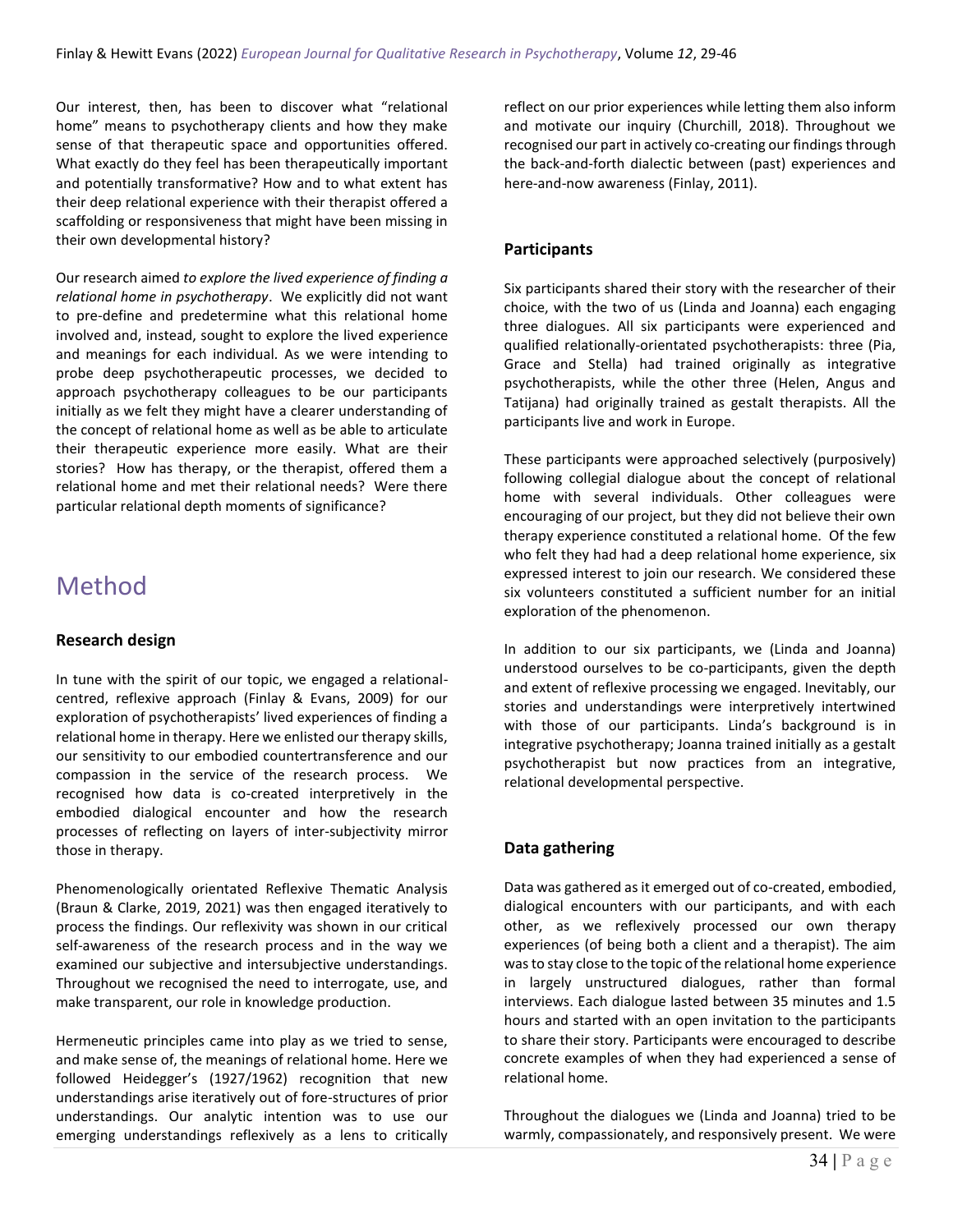mindful of the potential for participants to feel vulnerable as they disclosed intimate therapy experiences and with some sharing details of trauma in their history. We were concerned to offer safe holding when it seemed to be needed. As in our therapy practice, we tried to listen deeply and reflect back our understandings. We relied on our embodied resonances (somatic countertransference) and intuitive sensings while we opened to the *more* of what the participants' descriptions were pointing to, and of our mutual moment-to-moment experiencing.

All the dialogues with our participants took place online over *Zoom* for mutual convenience. They were audio recorded and transcribed verbatim. This data was destroyed when the project was complete. Our own reflexive researcher dialogues took place via email and in one extended face-to-face meeting over two days as we processed the analysis.

#### **Analysis**

To investigate the meanings of relational home, we focused on the participants' retrospective descriptions of their therapy while also connecting their stories to our own experience, imaginings, and memories. We were all too aware that, in being present as researchers, we inevitably had a significant impact on the stories that emerged as well as on the direction of the analysis. We were open to the possibility of experiencing some parallel process regarding our topic.

Our analytic process was guided by Braun and Clarke's (2006; 2019; 2021; Clarke & Braun, 2013) recursive six-phase framework for conducting Reflexive Thematic Analysis (RTA).

- 1. In the initial stage of our analytic process, we each dwelt with the six transcripts individually. We read and re-read the data/transcripts, writing early rough notes as we immersed ourselves in the participants' stories.
- 2. We then came together in dialogue to process our understandings. We took each dialogue in turn, sharing our experience, thoughts, and reactions (from the perspective of 'interviewer' or 'reader'). Provisional themes around each participant's stories began to emerge.
- 3. Initial codes and categories began to be organized in a meaningful and systematic way. Some key points were identified: for example, the 'feeling that one mattered' and 'the need to feel safe and held'.
- 4. We then worked separately once more to see if we could detect commonalities across the participants' experiences. We sought to identify three or four key themes which described patterns in the data. We exchanged a series of emails as we iteratively honed and worked these up, collapsing ideas together, splitting themes further, and so on. We found it helpful to work

with a figure/model which spontaneously emerged (see figure 1).

- 5. Our figure felt complete (according to our 'felt sense') when we reached five thematic categories and we began to see some superordinate themes linking them (e.g., "sanctuary" linking the Belonging and Safety categories). At that point, we started to allocate key quotations for each theme and evolved our narrative.
- 6. The iterative writing-up process further carried forward our analysis. It became both an embodied lived experience and an artful reflexive activity in itself. Throughout our analysis and writing phases, we searched for, and savored, words; we ourselves engaged in an intriguing parallel relational process where we resonated with the emerging analysis and responded to each other. We drew on our bodily felt sense to help us decide whether the words we had chosen were a good enough fit.

As we searched for meaningful insights about participants' relational home experiences, we moved between experiential refle*xive* closeness and analytic reflec*tive* distance (Finlay, 2008), and between our own and participants' experiences of relational home, and the possible layered meaning within the experiences. We also explicitly explored the intersubjective process going on between us. Opening ourselves up for moments of mutual disclosure and shared vulnerability enabled a subtle, embodied experience of relational home to be manifested between us and within us.

#### **Ethics**

Every effort was made to respect each individual's autonomy, privacy, values, and dignity. We remained hyper-aware of the sensitivity and privacy of participants' disclosures, mindful that the re-telling of therapy stories could trigger old trauma wounds (for them and for us). Our duty of care was to minimize harm to individuals, and this was seen in the way we asked participants to choose their own pseudonyms to ensure confidentiality/anonymity and when we omitted or edited details which might reveal their identities. Two participants' identities remained unknown to the other researcher: either because they asked for anonymity or because it was felt that the disclosure of their identity might impact future professional relationships.

We affirm the work of Guillemin and Gillam (2004) and Giraud et al. (2019) who recognise there is a need to create the most relevant ethical oversight, even in the absence of formal procedural Ethics Reviews Committees. Throughout our research we were concerned to engage a high level of ethical awareness and attempted to show our care at every stage of the research (Finlay, 2020). Specifically, care was taken to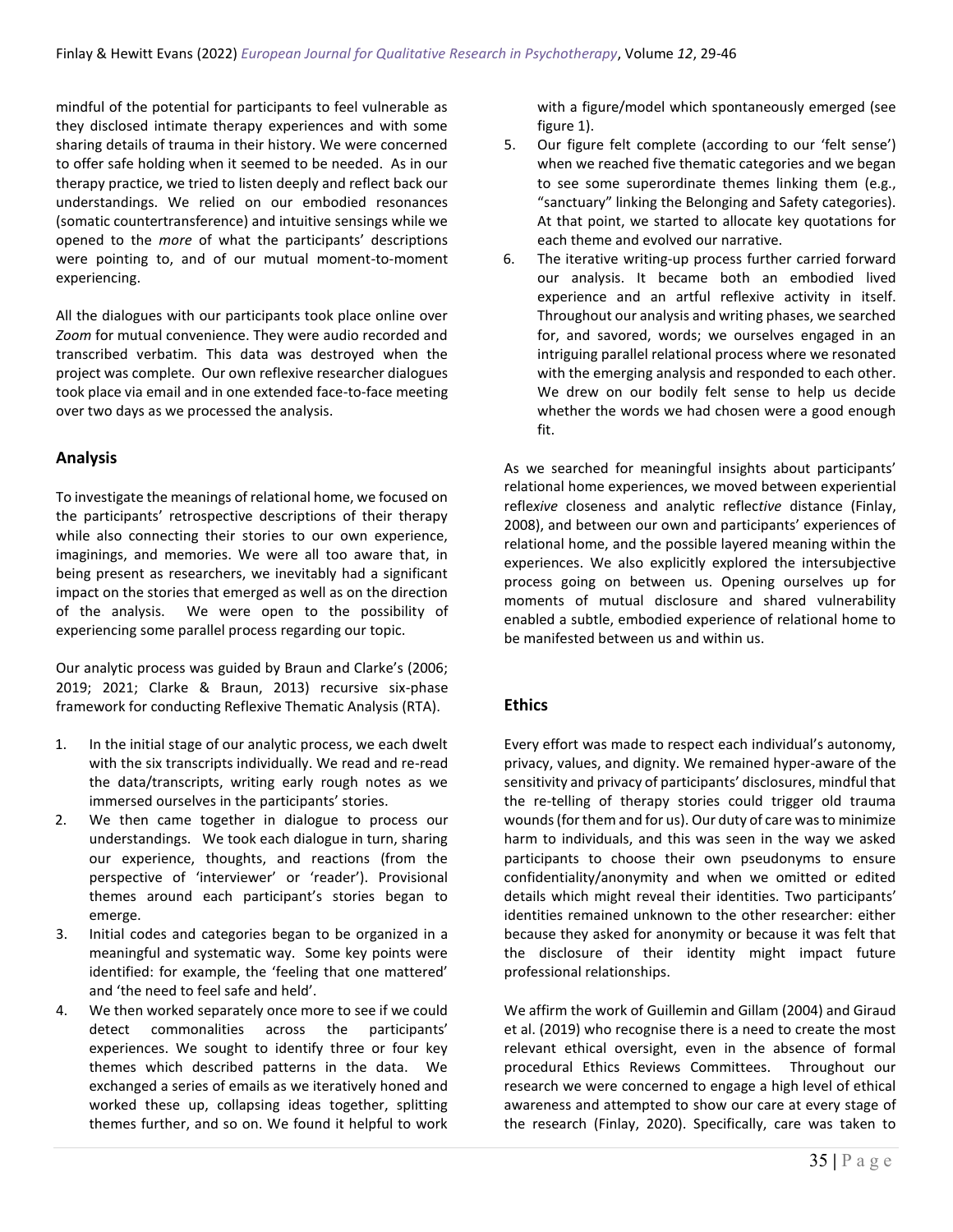ensure informed *process consent*. More than gaining initial consent, we checked back with our participants at different stages to ensure they were content to continue their participation and with how we were representing their stories. We returned transcriptions to participants who wanted to see them and all participants received copies of our early findings and the quotations of theirs we were proposing to use. This additional layer of *process consent* allowed participants to suggest clarifications and ask for any preferred edits.

We were clear that our dialogues were research and not therapy, even if therapeutic elements were evident. The constraints of our research agenda meant that we controlled the dialogue more instrumentally than we might have done had it been therapy, but deep collaboration still emerged.

### Findings

For all the participants, a relational home appeared to be a transformative and deeply meaningful experience where, trusting their therapist, they could let go and to embrace more of themselves in ways they had never found possible before. They felt welcomed, consistently and attentively attuned to, held in all their vulnerability and appreciated. This all enabled them to feel that their existence truly mattered.

Five emergent theme headings coalesced around: "Belonging", "Safety", "Holding", "Affirmation", and "Beingwith". (See figure 1). Bridging concepts describing the nature of the relational home also organically emerged to link and deepen the thematic headings: sanctuary, containing frame, secure base to grow, supporting connection, and spacious alliance.



**Figure 1: Dimensions of Relational Home**

We illustrate our analysis below with excerpts taken from the dialogues. These show something of the evocative intensity participants felt and the openness and receptivity within which they sought to describe their experiences.

### **BELONGING: Being warmly welcomed in a spirit of non-judgmental acceptance and mutual respect, inviting all parts of the self into being**

All six participants shared their sense of the importance of feeling truly and warmly welcomed and accepted by the therapist. In different ways, they expressed feeling supported in a spirit of non-judgmental acceptance. The sense of welcome allows a feeling of belonging; they learn that it is okay to be themselves – they can belong there and not be rejected.

This experience of welcome is particularly significant. It seems to allow or invite all parts of self into existence – parts which the participants themselves may have previously sought to disown or may have been encouraged by others to subdue.

Angus refers to a transformational experience he had when he arrived late to a therapy group and, feeling uncomfortable, was about to creep in at the back of the room. To his amazement, Lynne (the therapist) stopped the group and walked over to greet him. That she greeted him with such delight – something he had never before experienced in his life *–* helped him feel that he had a place.

There's a part of me just is amazed at what happened. Because I walked in, and Lynne saw me coming in and she stopped the group. She stopped the group, "Angus has arrived: I've got to go say hello to him", and she walked right across the group and gave me a hug! And it was just like nobody had ever done anything like that to me. … That was the first time in my life that I truly knew what it meant to be welcomed. …"Oh, I'm important here, you know I have a place". … She was delighted to see me.

After fifteen years, the memory of this moment is still very powerful for Angus, and he admits that he can't describe it without tearing up. In a subsequent dialogue with Angus, when he was giving consent to our using these quotations, he offered a further clarification to say that it had been a "transformational moment" but that much therapy work had prepared the ground for his openness to that welcome:

I guess a metaphor would be that the transformational moment was (is still) like finding a door I didn't know even existed and discovering that it is open. What it doesn't convey is the wanderings that were necessary to come to that place where I could even recognise it as a door, let alone approach it and find it opening in welcome.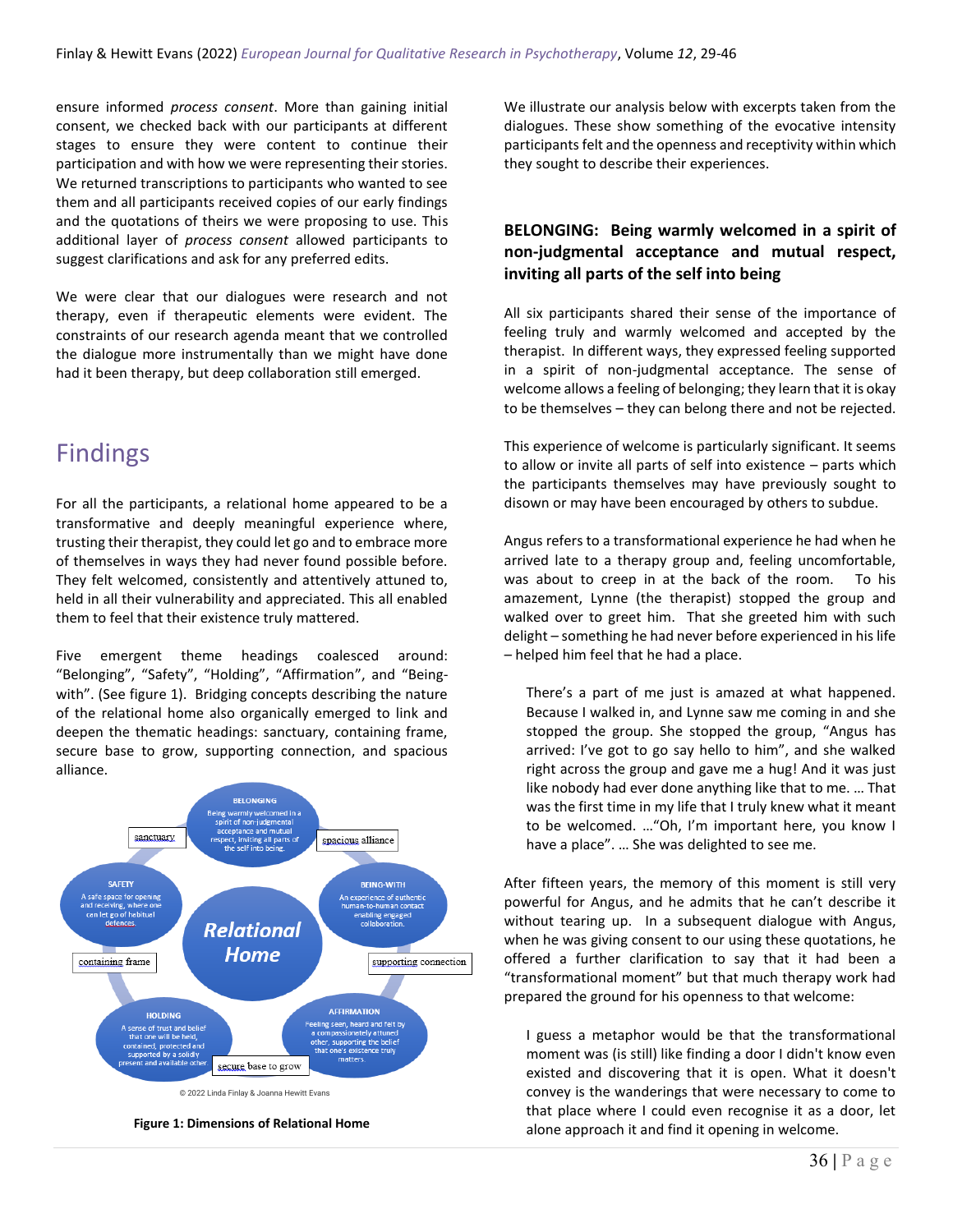The important sense of spaciousness and safety in the welcome is captured by Grace when she thinks back to her first session with her therapist:

It just felt like so much spaciousness. … I walked into his room and, oh my gosh, a tiny room with all his books against a wall. … and I felt like I just wanted to live on that sofa [pause] forever. … I suppose looking back it felt "okay, this is where I can be."

As with Angus, this profound memory makes Grace tearful. She reflects further on that first meeting: "I was just being born and there was space to literally breathe. It's like I took my first breath and some of the air was for me."

Some participants referred to the importance of experiencing specific aspects of their selves being welcomed. Stella describes poignantly the time in therapy, after her child had died, where all aspects of her grief were both welcomed and accepted.

[I would be] crying, crying, crying and she'd just go "This is where you need to be". And I even emailed her one time because something had really upset me and I'd said "I don't want to come today because I feel like all I do is whinge." And she just said, "Please don't feel like you whinge. You have every right to say what you need to say. And you can say it as many times as you want. I don't hear it as whingeing."

The therapist's words were so precious to Stella that she kept the email. It reminded her that all aspects of herself could be accepted: "I've still got that email 'cos it's like she was accepting me for everything."

For all the participants there is the sense in which these parts being respectfully and non- judgmentally welcomed by another enables them to welcome and accept themselves. Pia captures this aspect succinctly when she says:

I was not comfortable in my skin; … I was not welcome to myself; I still wanted to disown bits of me. And I had begun to think I never would feel at home in myself.

Over time, Pia learned that she could be respected and accepted. This helps her to make a relationship with herself, too:

I feel respected, not judged, and warmly welcomed. I can say anything and be honest. And as I talk and express myself, in the process, I learn who I am, and I make a relationship with myself.

Similarly, Tatijana referred to therapy as being the only place where she could express parts of herself that weren't acceptable to her family of origin. For her, therapy is the only place where she feels able to express her anger and tiredness. She is reminded of a poem by Robert Frost: "Home is the place, where, when you have to go there, they have to take you in." For Tatjana, her therapist offers her a home where she is both welcomed and taken in.

There is a sense for all the participants of their therapist's welcome being different than the welcomes experienced in other contexts, whether family settings or during contact with other therapists. Grace discloses that when she was a child there had never been space for her to "just be". Noting that he had never felt so warmly welcomed, Angus tells of how he and his siblings were never "delighted in". Pia describes never really having had a home, while Stella remembers her sense of her previous therapist as always remote, as if he were wearing a white coat.

This sense of welcome and belonging was not something the participants anticipated, sought, or took for granted. For Angus, it was initially a puzzling surprise. For Helen, even the concept of being welcomed - just for herself - was difficult to recognise. Over the years, Helen and her therapist gradually explored the nature of this welcoming acceptance by exploring the lived experience of what it felt like to give/receive and accept/reject small gifts. Other participants, too, needed time to open to that feeling of being embraced and accepted by a special, radical hospitality.

### **SAFETY: A safe space for opening and receiving, where one can let go of habitual defences**

The feeling of welcome described above depended partly on the therapist creating a sense of safety – or at least a sense of a *safe-enough* space. Every participant expressed the vital importance of feeling sufficiently safe or of having a sense of sanctuary, to be more open and able to receive. In that sanctuary, there is space to really exist, to let go of defences and to *be*.

Continuity is important in creating this sense of safe-enough sanctuary. For some, that continuity was demonstrated in the predictable familiarity of the therapy environment. For Grace, the sofa and books offered a special security; Tatijana felt held by the familiar armchairs.

For Pia the sense of safe-enough came with a sense of being appreciated rather than judged, so that she could be herself and let go of her habitual defensiveness. Trusting that she would not be judged allowed her to open to receiving and feeling love: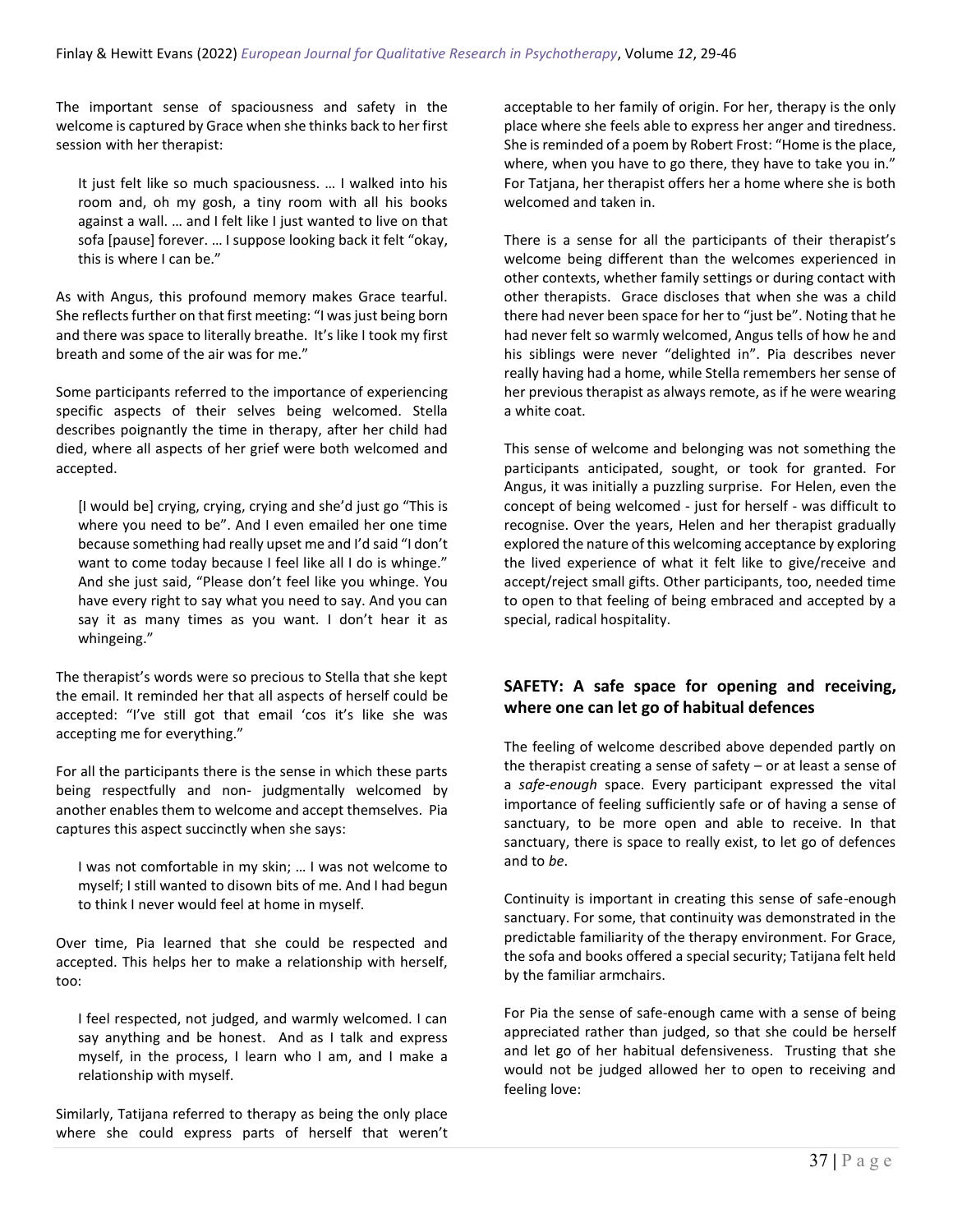I felt safe enough, … safe enough to be me, to be real, … to have feelings, to own my feelings, to not pretend. … I just feel safe with her. I believe in her and feel … I feel her appreciation of me. She doesn't judge me. I'm super sensitive to judgments… I can pick them up – but I don't with her. … Normally I'm holding myself tight, sorta taut. But it's like, … like I've let go. I can feel the difference inside me when I think of her. … It's like a golden liquid inside. The softness is love. It started small and is spreading.

When asked if she can speak from that place Pia says: "I am pure, I am love, I am golden. It is okay to love. Let me go, let me be free to spread through you."

For Stella, the importance of a sanctuary extends beyond the physical and emotional to spiritual or transpersonal elements: "I feel like she speaks to my soul. … I know … home isn't just in my body. … Feeling okay now is not just about being in my body. It's about the wider thing, the more infinite thing."

There were differences in the pace at which participants felt safe to let go and also in how much of this safety they were able to carry with them. For Helen understanding and trusting that she could allow someone to be in relationship with her, and share the work collaboratively, was challenging. She recognized that there had to be elements of risk and challenge for any therapeutic exploration to be meaningful and useful. She was only able to take risks, however, because of earlier rupture and repair experiences in their work – moments they had been able to work through together. She could trust that this would be the case in the future. Ultimately, her therapy gave her a new way of being:

[Therapy] gave me an enriched, an enlivened, an invigorated life that I could move on to knowing that I had done the work that I had needed to do. We had dealt with the pain, the terror, the anger, you know, the frustration, the disappointment, and all that stuff. We'd actually done it in the relationship, so by the end I really knew what she meant. … We had done it together. … I knew what that meant by the end about what it meant to do something with somebody.

### **AFFIRMATION: Feeling seen, heard and felt by a compassionately attuned other, supporting the belief that one's existence truly matters**

All the participants described the importance of feeling a supporting connection with their therapist. They felt seen at their most exposed and vulnerable. Feeling seen, heard, and felt by a compassionately attuned other supports their belief that they and their existence truly matter.

Stella expressed having gained belief in herself through her therapist's unconditional affirming acceptance: "I was okay however I was, whether I was grumpy or happy or [pause] it didn't matter [pause] he would accept me as I was."

This sense of feeling affirmed is also expressed by Pia, who explains how this helped her to learn who she was:

She is the one person who, … sees me fully, fully, and at depth. … Our relationship involves a mutual love and respect. There is something about the way I believe she sees me – sorta sees me fully and yet she doesn't reject me. When I am with her, it's like, I feel important. And through her eyes I can begin to see and accept myself better. … She's amazing, an amazing therapist who found a way to connect with me. I needed, well I needed someone to … understand me, attune and mirror that, to learn who I was.

Sometimes this affirmation is evidenced by the finely attuned timing of the therapist's interventions. Grace points to her therapist's non-verbal responses, which feel completely tuned into her and make her feel okay to be herself. This affirmation, she says, enables her to exist:

It's like [pause] the grunts and the nods and the silences …, everything is like finely, and extraordinarily tuned in, like I've never experienced with anyone else. I felt so deeply cared for, so, so loved … that I could sit on that couch and whatever I said or did was okay, it was just ... so okay … to be me. … I could fill out and there could be an inside to me … I could be something of substance … I could exist.

Angus similarly recognized how feeling that affirming, relational home welcome allowed him to claim or re-claim validations which had been denied to him:

Her delight in me, in me being in the world, has allowed me to more fully, um, reclaim those parts of me that my, family, my history, not just my family but sort of the whole history but you know it starts off there, being denied as having any value or function, you know "what are you doing that for?" or "you'll never manage that because you're [pause]" whatever.

For some participants, awareness of being affirmed and attuned to takes longer to develop; trust is built up over time. Helen, who worked with her therapist for 10 years, explains:

I kind of learned that actually the mistakes were often the most important bits … the sort of up for repair stuff, that happened quite a lot. But it was like underneath that she was completely reliable. I did develop that sense that she would be thinking about what my needs were and she would be very aware of how powerfully I was affected by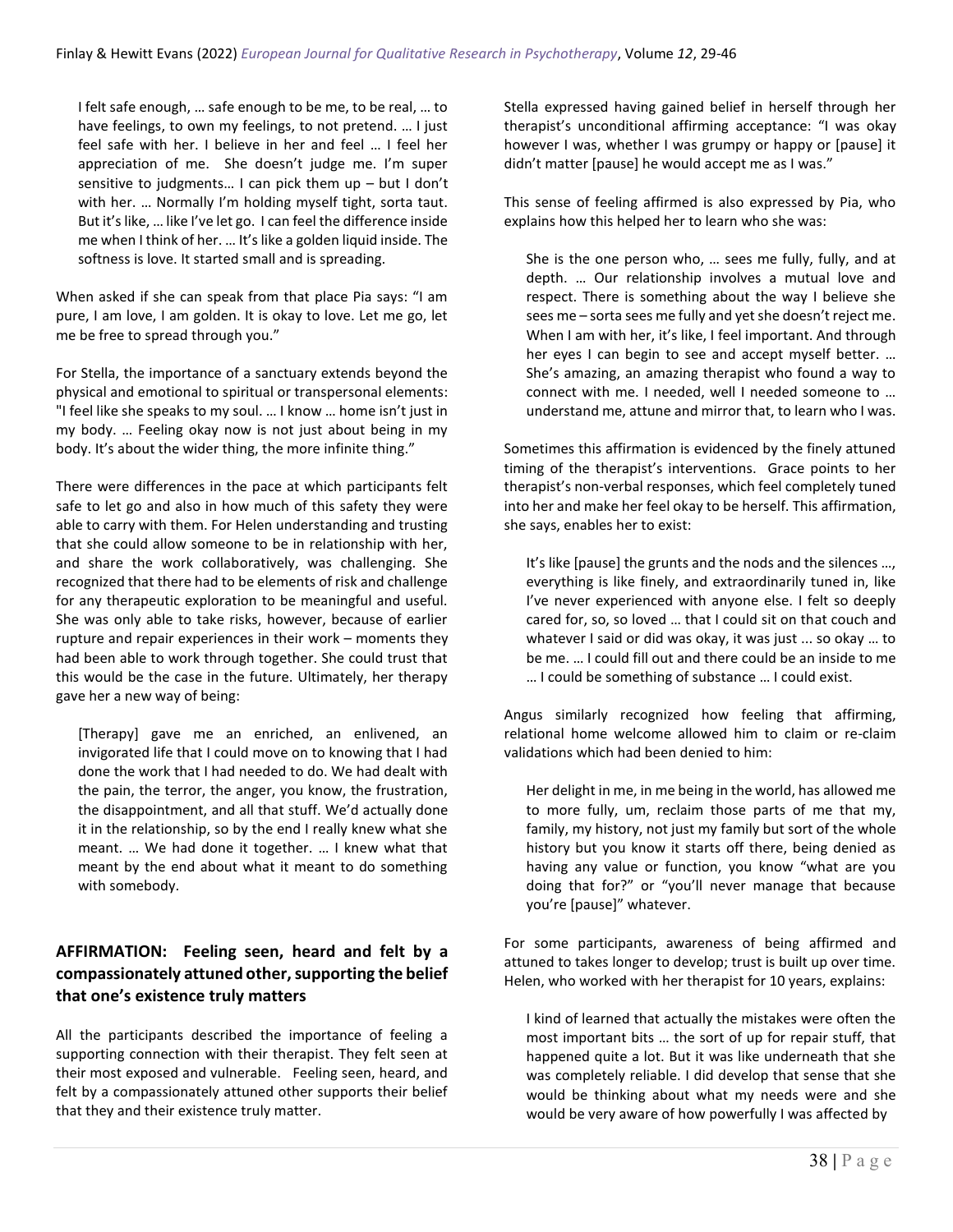her. … There was a whole load of … all that sort of hard graft stuff where we just had to do it over and over again and slightly differently … But … I never once felt she wasn't there [for me] behind her eyes.

#### **HOLDING: A sense of trust and belief that one will be held, contained, protected and supported by a solidly present and available other**

A welcoming sense of belonging, safety, and affirmation provides a secure base from which to grow. This is enhanced by the feeling of being held by the therapist. All the participants describe the importance of being held physically or emotionally by their therapists as part of the sense of relational home.

For some, actual physical holding by a solidly present other was particularly important. Pia describes a transformative moment involving physical contact in her therapy:

I *trust* she can and will hold me. I *trust* that she doesn't judge me. She sees me. She's the only one who does. One therapy session I remember early on was when I had been talking – a long monologue about my feelings – she just said, "I'm not feeling it. You're talking about your feelings but I'm not feeling connected to what you're saying, and I don't think you are." I got a bit upset and asked her what she wanted from me. I think I was almost a little angry that again I somehow, I wasn't … good enough. She just urged me to let go; that she was there with me; that she'd hold me. And, somehow, I'm not quite sure how, that is what happened … I started to get tearful and really connect with my feelings and she was there holding my hands with tears in her eyes.

For Grace there is a strong sense of being held emotionally by her therapist, which for her feels almost like being parented: "Because I mean it's as simple as that he's been my father and mother, he's brought me up." She also says, "there's just a sense of all's okay in the world. [pause] If he can just be him, I can just be me, then." The relational home she experiences is a secure base both relationally and developmentally.

Much of Grace's therapy has been online. Perhaps for that reason Grace longs for more actual physical presence to confirm that sense of being held, perhaps because much of her therapy has been online.

The only sadness from it's that I haven't had the physical touch. I would have loved to have had more [pause] just physical presence, physical experience. … But … how grateful am I that I've been able to get what I've got.

This sense of emotional and physical holding can become internalized. Stella describes her experience with the two therapists she experienced as relational homes. With the first therapist, she says:

It felt solid. It feels solid. It feels like, you know how when you're anxious you feel "butterfly-ey" … It doesn't feel like that, it feels solid … it's like not feeling anxiety. ... The not feeling the butterflies when something problematic happens. It's like you know when you're scared, it's like almost it's a place to go to.

Referring to both the therapists she has connected with, she adds:

They're embodied … it feels like the strength of them is in me and the soothing, that whole soothing. … And it's not even that I then can soothe myself. It's not that. It's that "I am okay" and "I can be okay." And I am held in a very loving but firm way inside. … When its real, when you really are at home with the other person, you know it, it's embodied, and I don't even have to think about it. I just sort of know it.

Tatijana describes the feeling of being held as "the memory of a relaxed body, with the support [pause] of the back … really supported by what I sit on and grounded."

Even when the emotional holding has been hard to believe and accept, and therapy has not always been easy, Helen says after ten years, "I've got enough inside of the Del [therapist] that I'd worked with to say I can, that somebody has done that for me."

### **BEING WITH: An experience of authentic human-tohuman contact enabling engaged collaboration**

The experience of having authentic person-to-person contact enables a fuller, more engaged collaboration. All of the participants valued feeling their therapist was an authentic human being and not just a therapist. They needed to feel their therapist was fully present as a person and this in turn allowed them to be more present. That feeling of being in human-tohuman contact allows them to engage in collaborative partnership.

A key component to feeling this human-to-human contact is that therapists are experienced as real people, rather than as professionals who simply follow rules or standard procedures. These therapists are seen as going beyond traditional boundaries when needed, and by doing so they demonstrate their own sense of solidness and inner security. As Tatijana said of her relationship with her therapist, "We don't need a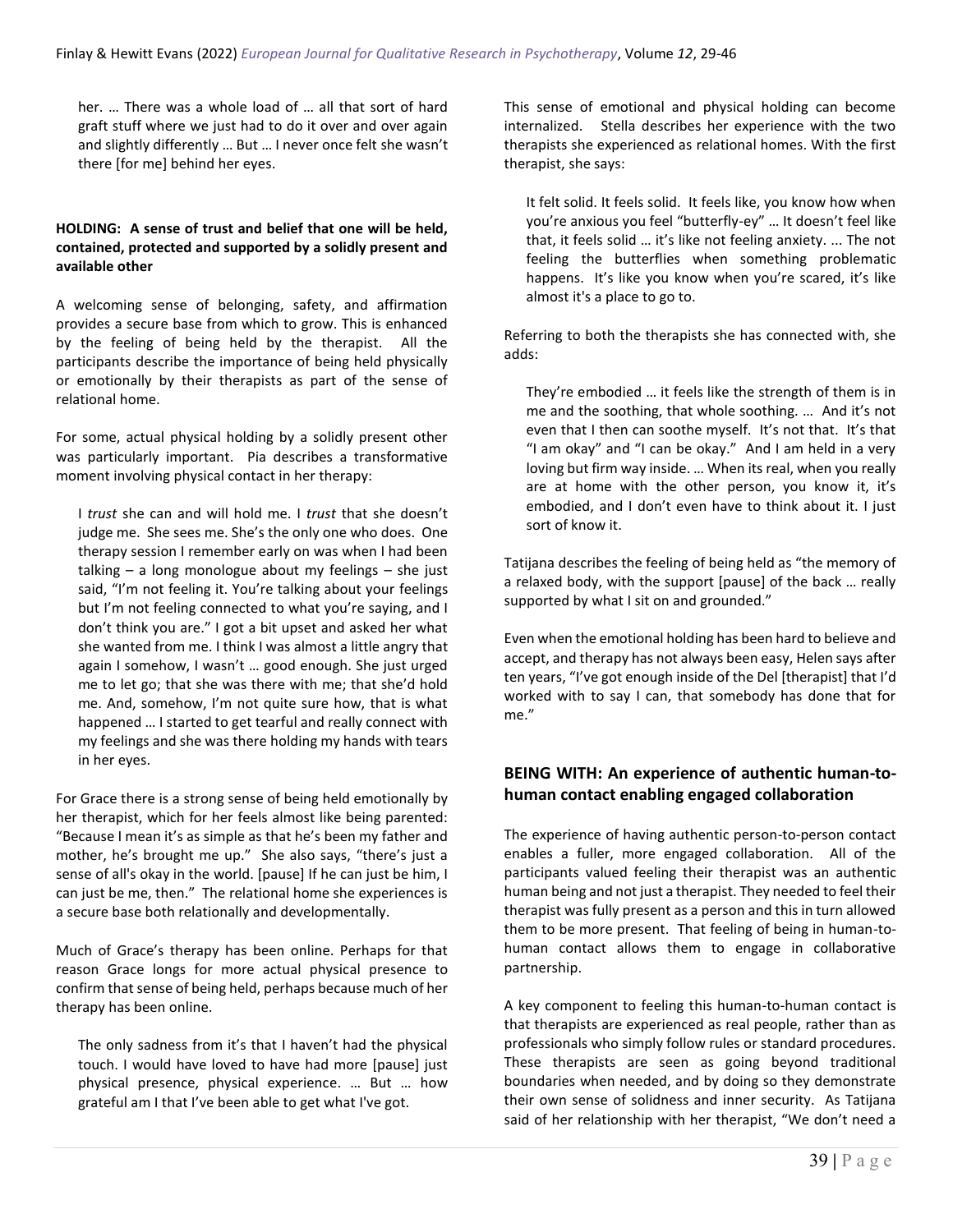box to feel safe." Angus' therapist, for example, stopped the group to greet him. Grace valued the way her therapist would extend a session or respond to texts when she was in need. Tatijana appreciated how her therapist called her on her birthday/name day.

It was important for Tatijana that her therapist was authentic and natural:

Tatijana: I think it was just about the presence mostly …an honest presence…

Joanna: Yeah? So, she felt really authentic?

Tatijana: Yes, yes …

Joanna: I wonder… Do you have a sense of … how you would know that ... she was real?

Tatijana: Mmm. [Long pause] I don't know how to describe this really … it felt all very natural … I never felt she was pretending something.

For Angus it is the sense of being with in relationship, rather than doing things alone, which consolidates the welcome and has enabled him to learn and develop ways of being in the world. He believes he and his therapist mutually carry each other: "I absolutely believe she carries me ... We could meet up tomorrow and … it would feel absolutely there, just like it always has." For him it is about his therapist's presence rather than charisma: "Not 'look at me, I'm here', just 'I'm here, talk to me'."

For some participants there is a strong physical component to the experience of "being with". Pia captures this when she describes how she began to cry in one session and let herself be held. This was in complete contrast her to her usual approach of self-sufficiency rather than relationship:

It's just, I learned that my survival involved, well, selfsufficiency and that being alone was easier than relationships. If I was sad or scared … [garbled bit], it was up to me to find a way, you know, to soothe myself and escape in fantasy. … I started to cry in one session – quietly, just tearing up and holding it in a bit and she moved to sit next to me on the sofa and put her hand on my back. Before I knew it, she, I, I was sobbing in her arms. She didn't say anything. Just, she, you know, held me. Sometime later, as I was calming … I became aware that we were sort of breathing in synch.

Pia expresses surprise at how attached she feels in the relationship:

I'm shocked at how, you know, how important she is to me and how attached I am to her. I only need to … think about her. I often do, you know, when I'm feeling upset – I just sorta think of her, I imagine her eyes and what she would say, and I feel calmer somehow; that she is with me, here.

For Stella, too, knowing the therapist is with her – "right on my side' – is supremely important, especially at times of great difficulty or suffering. Her therapist was the first person she called when her child died. She says that the first time she saw her afterwards, her therapist went beyond their usual boundaries and hugged her:

When I went in, she just hugged me. And I knew it was, like, way outside her normal way of working … she just gave me a big hug and … and I've never really ever needed another one off her … That was enough … that was enough. I know she's right with me. … I know whenever anything happens … she's right with me. And she really believes in me. I think, I know she really believes in me. It's not just like she tells me that … I know she really believes in me.

She says of the moment her therapist hugged her: "It felt like ... there was nobody else in the world for her but me at that moment."

Being with is also crucial when exploring painful experiences and can lead to powerful healing. Deep developmental wounds and trauma can be faced more easily in relationship with an attuned other. Helen describes just this process of jointly opening up a wound:

It often felt in therapy for me as if we'd … jointly opened up a wound in me and … having to sort of dig into it … a bit like you know when you have a burn, you know you sort of have to take out all the bad scar tissue but what you come to underneath is fresh and raw.

Beyond the specific therapeutic work, the way Helen's therapist embodied her care, and the two-way sense of their attachment was important to Helen. This became clear to her on a rare occasion when she was late for an appointment, and she realized that her therapist had been worried for her:

Seeing that she was at an embodied level, deeply relieved, you know, and she'd thought that I'd had an accident on the way, you know, and that's why she hadn't heard from me. … There was a genuine relational attachment.

As this new sense of relational home is experienced – perhaps for the first time – the relationship offers nourishment. And then something shifts. This process is explicitly described by Pia:

Pia: Now I look back, and at my relationship with her, and I can see that, you know, I've changed. Something has shifted inside. … It took some time. She was patient with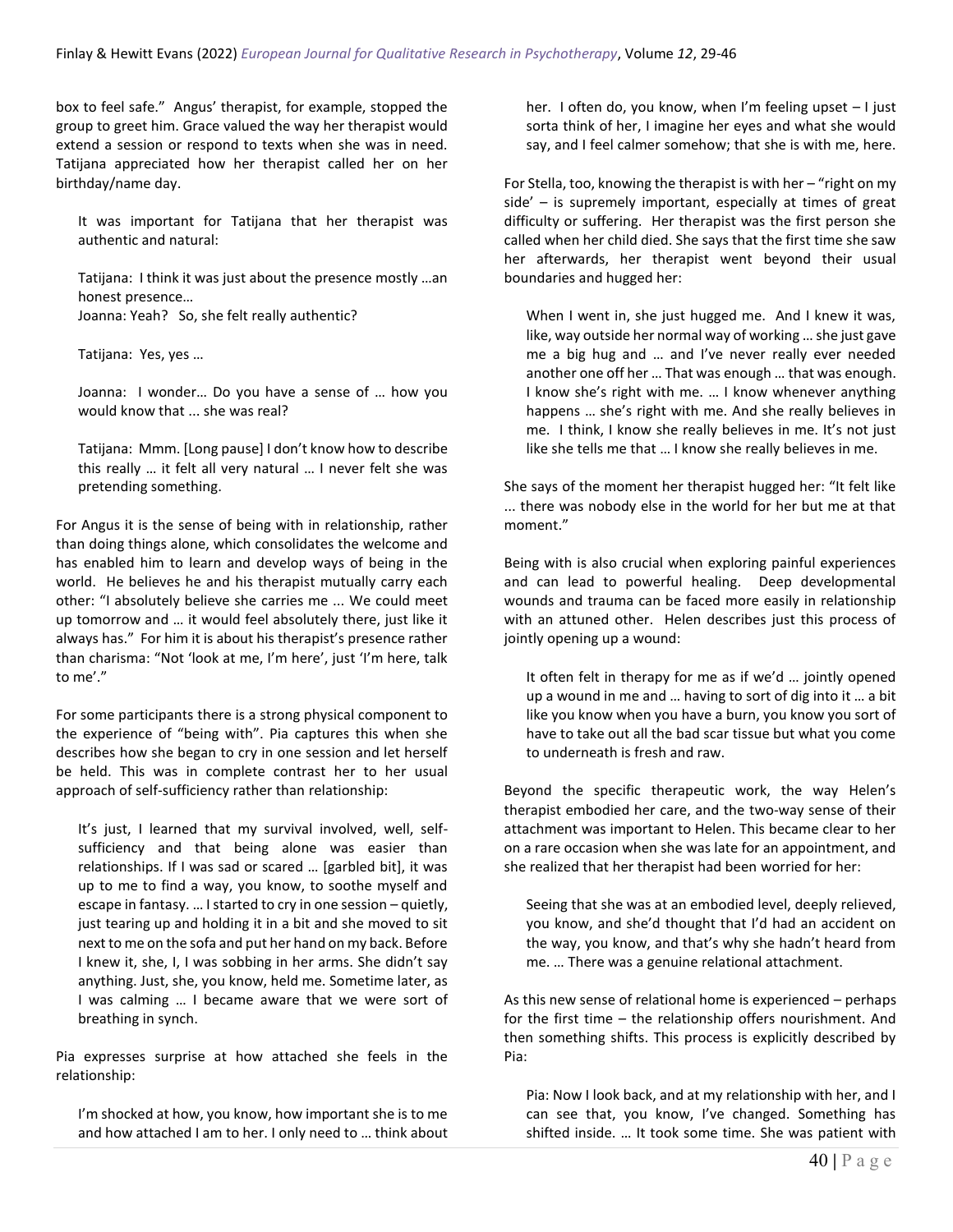me. But we got there. For the first time in my life, I have found a relationship that is, well it's, you know, profoundly nourishing.

Linda: Somehow your relational needs have been met? The relationship nourishes you?

Pia : Yes, and, well it's hard to explain, but I've kinda let myself go into this relationship -- I've let myself be with her in it.

## **Discussion**

All participants experienced finding a relational home where they felt welcomed into a safe-enough space, attuned to, held, and appreciated by their solidly present, there-for-them therapist. In turn, this invited them to trust, let go and embrace more of themselves. In their psychotherapeutic relational home, they mattered.

While we have separated out the five emergent theme headings of: "Belonging", "Safety", "Holding", "Affirmation", and "Being-with", in practice these seem significantly intertwined. Helen, for example, admits to taking risks because she has learned from previous rupture-repair experiences that she can trust her therapist to hold her safely in their beingwith. Our bridging concepts encompassing "sanctuary", "containing frame", "secure base to grow", "supporting connection", and "spacious alliance" offer a reminder of how the themes interconnect.

In this discussion, we first examine our findings in the light of the existing literature. We then critically evaluate our methodology. We end by reflecting on some of the implications for practice which have emerged.

### **Comparison with existing literature and research in the field.**

That our findings dovetail with the existing philosophical, theoretical and empirical literature is reassuring.

We argue that our study both supplements and extends the *philosophical literature*, including Stolorow's philosophicaltheoretical conceptualizations of "relational home," by focusing on clients' actual lived experience. At the same time, for all our participants, the sense of relational home links to the sanctuary and welcome described by the philosophical commentators, including Stolorow (2007, 2016), Jacobson (2009) and Levinas (1971). Therapy is a place where being met invites the exploration of inner landscapes and where there is support to manage the storms of life, including difficult family experiences, fear for one's mental health, loss and trauma. Two participants even echoed Bachelard's reference to the sense of home as including body and soul.

Some questions remain and need further exploration. One factor which stood out was the way that our participants' sense of a relational psychotherapy home differed significantly from their childhood experiences of home, or lack of home. Although there were references to significant traumas as adults, they also referred poignantly to aspects of their history that indicated developmental trauma, unmet relational needs, and elements of insecure attachment. This suggests that a sense of relational home fits Stolorow's (2007, 2016) notion of developmental trauma stemming from recurrent experiences of malattunement as well as thinking about the adult trauma we face when we lose loved ones or own our existential vulnerability. It also begs the question as to whether having this sense of relational home in therapy is important to all clients or whether it may be specific to those with significant unmet developmental needs or developmental trauma.

At a *theoretical* level, our findings strongly support the literature on attachment theory, including Wallen's (2007) potent joining of attachment and intersubjectivity theories. The relational homes poignantly described by our participants echoed Bowlby's concept of secure base and the attachment relationship with a trusted other as being the fundamental need, and possibly right, of every human being. It is through the familial sense of a reliable, solid, and attentive other, one who accepts, mirrors, and even delights in them, that our participants gain a sense of relational home and internalized security. This enables them to explore and own aspects of self, becoming stronger, more confident, more fully themselves in the world. Similarly, our findings affirm the work of Erskine et al. (1999), McMillan and McLeod (2006), Geller and Greenberg (2002) and others which highlights the importance of therapist inquiry, attunement and involvement and how therapist presence as a transferential "good parent" figure is crucial in creating feelings of affirmation, of being held.

That our participants experienced a deepening sense of trust and appreciation when their therapists seemed comfortable stretching boundaries safely and appropriately offers an interesting nod to a central tenet of Porges' (2011) Polyvagal Theory: that the autonomic state of the therapist will be sensed by the client. The therapist's capacity to offer safe flexibility, we suggest, would seem to deepen the sense of trust and relational home.

However, our findings did not highlight the importance of therapist (and client) failure, as described by Jaenicke (2015). What stands out in our participants' accounts is the feeling of consistent welcome and safety, of belonging, being with and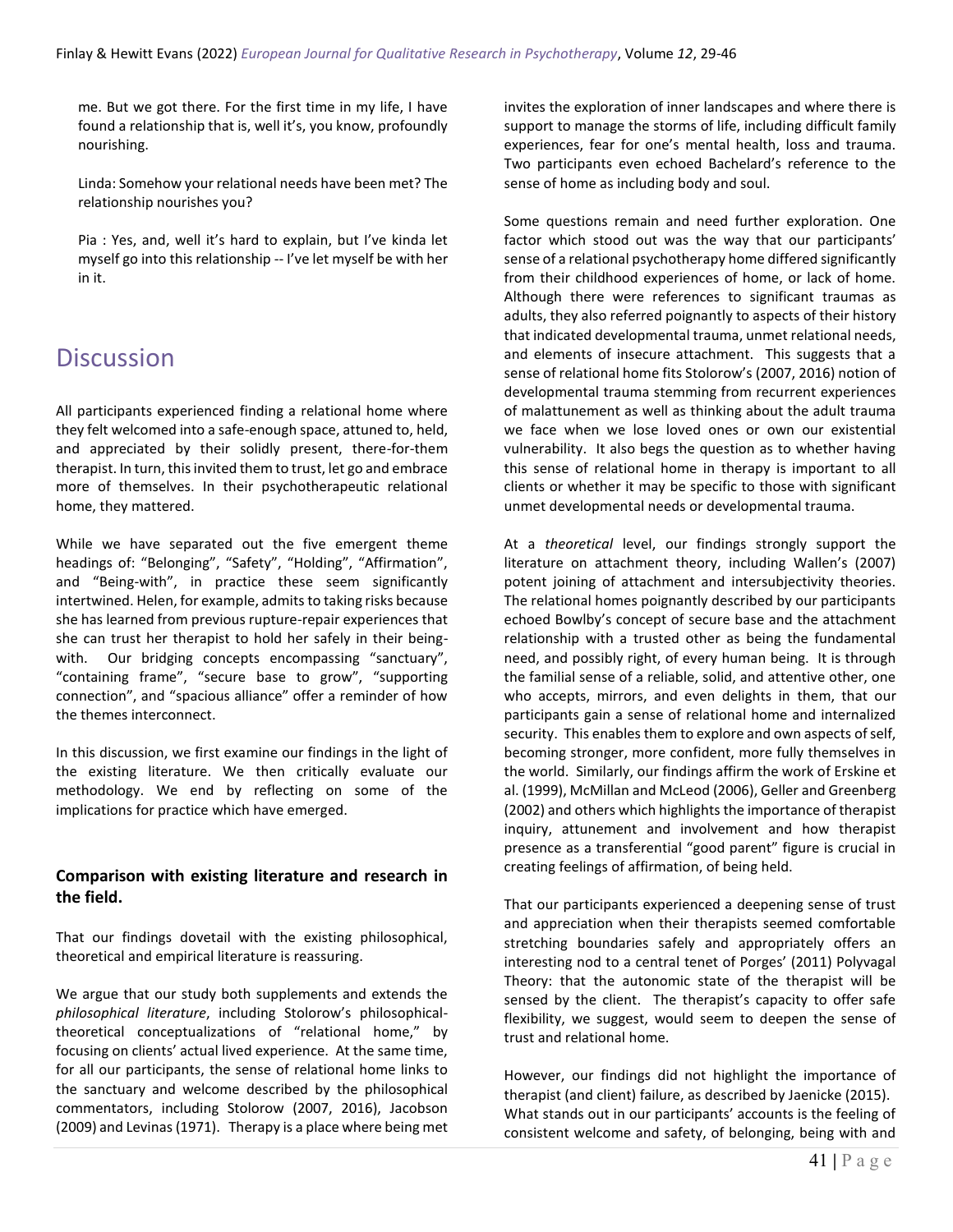being held. There is also the sense that the therapist knows just what is needed and responds with exquisite timing or perception. While it seems that participants needed to experience their therapists as "human," there was less interest in mutuality or therapist self-disclosure of their own vulnerability (Mearns & Schmid, 2006; Millan & McLeod, 2006).

With reference to the *empirical literature*, our study resonates strongly with the work of Mearns, Cooper and others on relational depth. It also highlights the importance of relationships evolving over time. Here our findings are particularly in tune with those of McMillan and McLeod (2006), who also focused on the experience of clients rather than that of therapists and highlighted how it is clients' willingness to "let go" which is key to their experience of enduring relational connection.

Through the recognition of some overlap in the conceptualizations of relational home and relational depth, our findings also mirror those of Knox et al. (2013), who argue that the ongoing commitment and depth of the relationship is enhanced by specific deep relational moments. As Knox (2011) suggests, some such moments follow challenges by the therapist. However, it is interesting to note that our participants described many significant moments which occurred in the wake of significant life challenges, rather than challenges posed by the therapist. As observed by Cooper (2013), all these moments of significant relational depth are followed by positive, deep and ongoing healing.

The experiences poignantly described by our participants echo those of Tiemann's (2012, p. 545) notion of "safe intimacy" and her view of a relational home as somewhere she could reintegrate vitally needed but disowned parts of herself. All our participants describe this integration of aspects of the self as they felt those parts being welcomed by the therapist. For some, this is an important invitation to begin to exist, in a way that was not possible in their family of origin. Tiemann's sense of belonging, safety and calm, which for her becomes embodied, is echoed by all the participants, although with differing degrees of solidarity and accessibility.

### **Evaluation of methodology**

The in-depth dialogues, engaged with the participants – and between us – highlight the value of using interpretive, relational-centred methodology to research complex therapeutic processes. Each participant was facilitated by our compassionate, holding responses to speak about their life history as well as their therapy story. We also see how, as researchers, we interpretively accessed deeper nuances of our participants' stories through our post-interview dialogue and writing with each other. In other words, the reflexiverelational stance in our approach, which comes from our extensive clinical experience (where we acknowledge our own history and processes of being client, therapist, supervisor, and researcher), allowed for deeper levels of reflective exploration and enabled ethical sensibility.

This study highlights the value of careful, compassionate, slow phenomenological dwelling with the broader relational meaning context (which took place during data collection, analysis and writing up). This dwelling followed Stolorow's recommended approach to working with trauma of "engaged, participatory comportment" (2016, p. 134) where one leans into another's pain by drawing on one's own analogous pain.

That we are both experienced therapist-researchers enhanced our capacity to enable stories to be told and to attune to them, recognising their complex diversity. We believe the data collecting dialogues were conducted well, and that we listened in an attuned, compassionate, responsive way, allowing the length of each meeting to evolve according to the needs and wishes of the participant. Each dialogue took its own specific form, from Angus' focus on a particular moment in therapy to Helen's exploration of her therapy over a decade. Such diversity indicates that we were responding to each individual's needs and story in the context of our particular relationship with them.

That our dialogues were conducted on *Zoom* presented possible constraints but the fact that all of us therapists were used to this medium helped us feel more at ease. Further research could usefully consider if the relational data obtained would have been richer if engaged face-to-face. Certainly we felt our extended researcher dialogues during the analysis phase were enhanced by having face-to-face contact.

We would also claim that our research carries *methodological integrity*. As befitting our reflexive-phenomenological orientation, we were able to stay open to participants' experiences and not make too many assumptions about what working at relational depth or relational home meant. It felt important that we both stayed present and vulnerable in all our dialogues; on this basis we were able to have moments of relational depth which resembled the kinds of processes we were researching. It was helpful that Joanna was not originally familiar with the specific literature on relational home and only engaged it after our model emerged. That we both resonate with our five-themed model is reassuring and we believe it usefully offers practitioners a concrete way of appreciating the relational therapy process. At the same time, we remain aware that our understandings of relational home are permeated with our own dialogic and professional understandings.

Our research illustrates the importance of recognising the individual and historical relational context of an individual's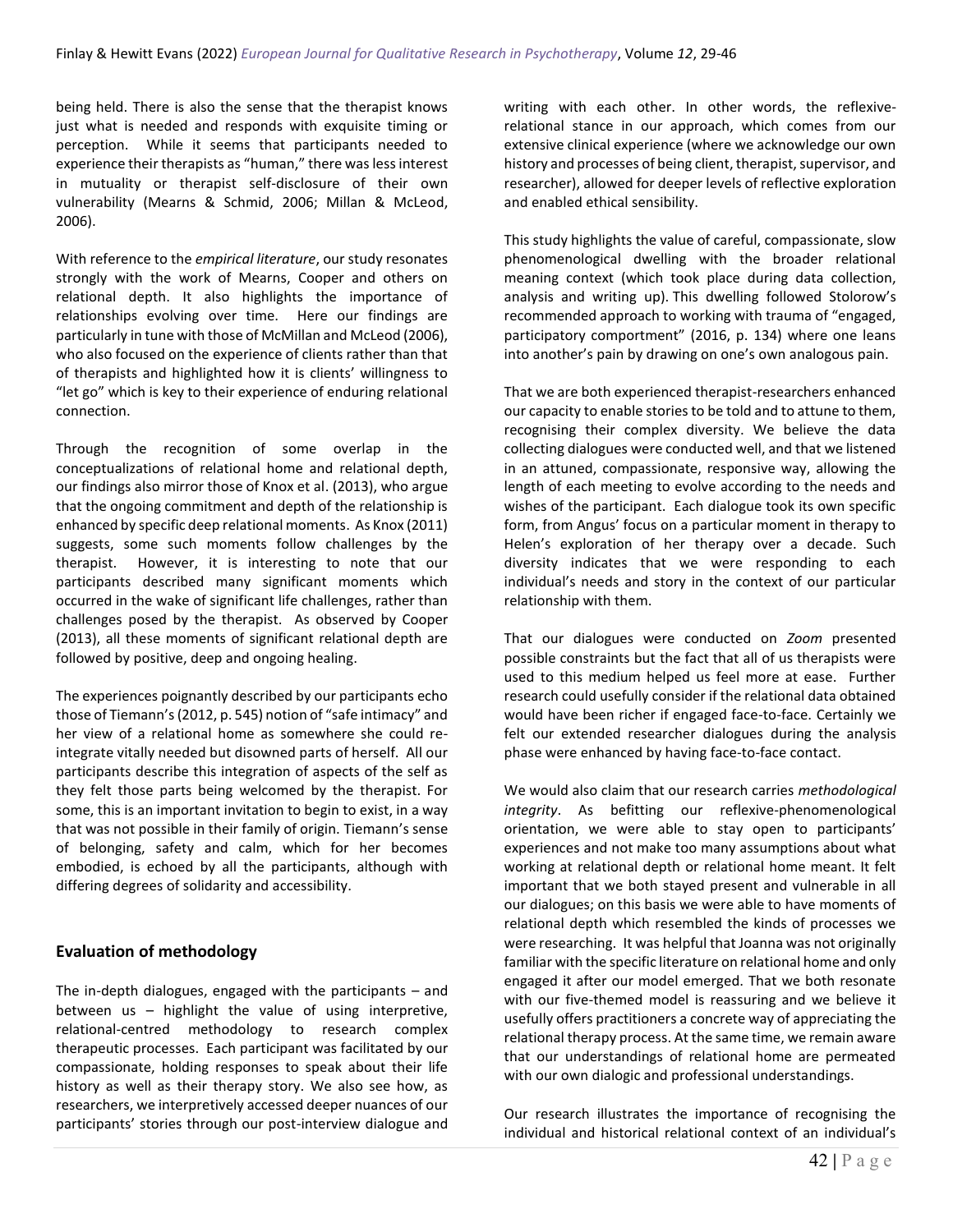therapy to gain any meaningful understanding of the degree of any trauma experienced and how the therapy process is then received. This attests to the value of using qualitative methods. Deeper narrative or phenomenological methodologies working with individuals' stories would be illuminating, however, and would further enrich the literature on what working relationally means.

However, we are more than aware of the limitations of hearing from just six participants and would urge against making assertions that fix our five emergent themes as definitive. Further research is needed and should include nonpsychotherapist participants (i.e., more diverse clients) who may be less emotionally articulate or who perhaps are less able to "let go" in therapy compared to our therapist-participants who, combined, had many years of therapy experience. It is possible (likely?) that other themes could emerge which were not particularly evident in our dataset, such as the importance of being believed or trusting the therapist because they were a professional.

It would also be useful to recognise different stages of individuation from therapist/therapy. Some talked of their story in the past tense; others were still engaged in therapy with the therapist who had offered their relational home. Do our perceptions vary depending on whether we are in the middle of therapy or looking back on the past? Given the diversity of stories in our own small-scale research, any comparisons made need to be held lightly and opened up for further exploration. Further study of how clients move from moments of "relational depth" to feeling "at home" would also be useful.

Finally, to what extent are these themes simply relational aspirations of all therapy across modalities? There is a need to hear from therapists' about how they believe they enable clients to find a relational home with them. It might be interesting to survey the extent to which therapist strive towards the different thematic categories and the relative importance of each, given particular styles of practice.

### **Reflecting on implications for practice**

As our participants were therapists themselves, they were able to be reflexive with us about the elements of relational home that felt important to translate into practice. It is here that our interlinking bridging concepts of "sanctuary", "containing frame," "secure base to grow," "supporting connection," and "spacious alliance" help us interpret and make sense of what our participants had to tell us about what the therapist may be offering (see figure 1).

If therapists wish to provide a relational home, a consistent welcoming and safe space seems significant, even when therapy is online. If familiarity and homeliness are important, we need to pay attention to the setting as well as to our way of being. This suggests the room we use and/or the consistency of the background environment visible online to the client may be important. Further research is needed to clarify the extent that it is the therapists themselves who have become the relational home or if they facilitate the sense of relational home through what they offer.

Within this safe sanctuary, therapists express their manner of being through authenticity, presence and an attitude which at its core is kind and non-judgmental. Even when challenged, our participants felt sure the therapist was on their side, that they truly mattered and were cared about. This seems an important message to convey to clients.

Being available for the long-haul also seems important. Although specific moments of relational depth in therapy contributed to the sense of relational home, for all participants these were in the context of a long-term committed relationship. All knew that their therapist would be available through both good and difficult times. Handling endings and separation sensitively takes on particular significance. Some participants expressed their fears about endings, whether the ending of the therapy or the death of the therapist. It would seem to be important to take time to explore this, including how the therapist's care and a sense of relational home can be embodied and carried forward.

Our study also suggests that in order to create the possibility of a relational home therapists need to feel "comfortable in their own skin." It would seem important that clients feel they do not need to take care of their therapist. At the same time, our study suggests that retaining our sense of humanity rather than hiding behind the role of a therapist is vital. Our participants were extremely alert to their therapist's authenticity, suggesting that where therapists themselves are well-regulated and able to manage challenging or unanticipated circumstances, this conveys a sense of safety and holding. A relational home seems to be founded on therapists' ability not to presume what the client needs but on a willing immersion "in the complex, difficult, sometimes painful interactions that occur unpredictably in spite of our conscious intentions" (Wallen, 2007, p. 188).

Our participants expressed respect and appreciation when they felt the therapist had safely flexed the boundaries, perhaps by providing extra time or offering a much-needed hug. Appropriate stretching of the therapeutic frame, and/or going the "extra mile" (McMillan & McLeod (2006), appeared to significantly deepen trust and the sense of this being a safe relational home throughout times of challenge. Flexibility on the part of therapists seems to reflect their ability to combine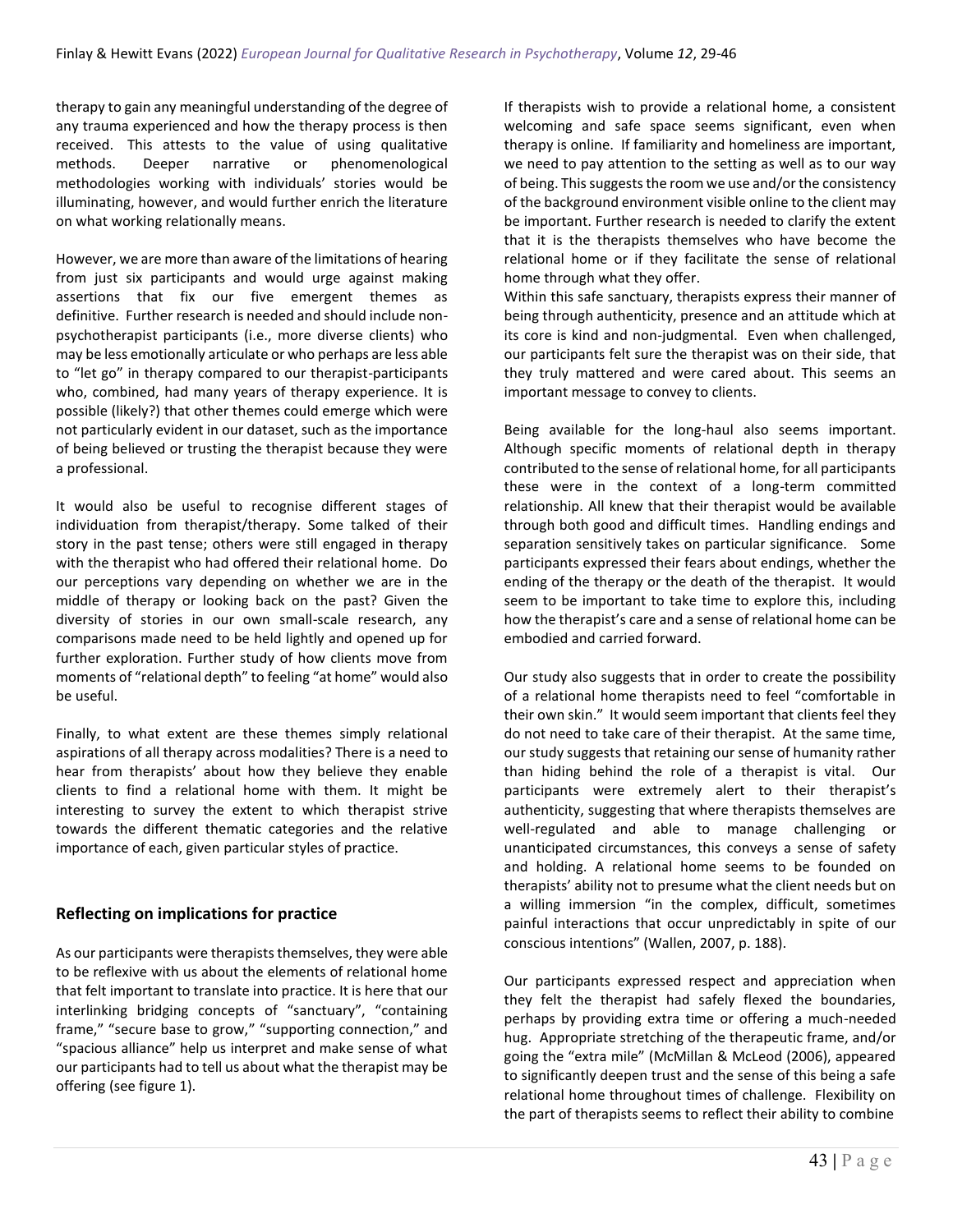a strong, kindly presence with compassionate courage, thereby reinforcing a sense of their humanity. It mirrors the importance of parents not being rigid in their parenting style and being able to adjust to children's needs at times of crisis. In this way, the experiences our participants described as creating the sense of relational home point to the importance of therapists being like a "good parent" (McMillan & McLeod, 2006) and having the confidence to safely adapt the therapeutic frame in the interests of their client's wellbeing.

It is interesting, and perhaps surprising, that our participants did not report needing to know about their therapists' life experiences. There are no references to therapists providing a sense of relational home through self-disclosure of facts about their personal experiences or lives. Our study indicates that it is therapist's presence - in the sense of authenticity and availability - that supports implicit trust and a sense of being safe enough. Being able to go deeply into the pain of the other without turning away seems essential to creating a sense of relational home -- but it is not necessary for the therapist to bring their own pain story in. Our participants' concern was primarily to know they were safely held, respected, and loved; as with McMillan's and McLeod's research (2006), mutuality was not sought.

The embodied nature of the experience of relational home was significant across all participants. The sense of safety, of being held (emotionally, if not physically) was experienced at a bodily level and most participants described being able to carry this sense of security with them. Although this supports the importance of working with the body, as emphasized in current thinking around trauma, none of the participants described specific examples of body-work they had done with their therapist. This suggests that it might be more important that therapists pay attention to their own embodied state and regulation to create a safe embodied state for the client.

Whilst our participants did not describe physical contact as an essential ingredient of a relational home, touch was important. While there was no expectation that therapists should routinely offer hugs or holding, a hug or touch offered at an appropriate time, maybe one of crisis, was experienced by our participants as conveying a deep sense of safety, of being held, of connection and belonging and of being important. This suggests that if we wish to provide a relational home we need to think carefully about touch and how - when offered in a spirit of safety and authenticity - it might address or engage with early developmental needs. It is also worth noting that our participants valued other effective ways of holding, including the offering of a tender gaze.

## Conclusion

A relational home is experienced when there is a transformational sense of generous, spacious welcome (which may be physical, emotional and/or possibly spiritual). Here, clients can experience being-with and being held and affirmed by a genuine, present other, someone who is fully there for them, who doesn't need to be taken care of, and who invites them to let go. This contrasts with experiences in earlier life where this sense of trust, safety, security, and acceptance was not available: where there was no relational home. Being held emotionally and sometimes physically by a supportive other who offers a secure continuity creates the opportunity to embody a sense of safe security which can be carried into the world. It is transformative in that it also offers affirmation of all aspects of self and the right to exist. Clients can at last feel that they truly matter.

In the case of the current study, the fact that the two of us relationally dwelt with our participants' stories – and our own – offers an intriguing parallel process to the topic of our research. We were deeply moved by our participants' willingness to share their existential vulnerability with us, and we remained sensitive to the need for us, as co-researchers, to offer a safe place for the sharing and transformation of trauma and emotional pain. As we consider the solace and sanctuary that resulted from our own intimate collaboration, we are reminded of the profound words of Stolorow:

If we are to be an understanding relational home for a traumatized person, we must tolerate, even draw upon, our own existential vulnerabilities so that we can dwell unflinchingly with his or her unbearable and recurring emotional pain. (2014, p. 82)

Our study of therapist-clients' experiences of a psychotherapeutic relational home has engaged iterative layers of embodied reflexive-reflection. We present our emerging model as a starting point for further exploration. We invite you, as practitioner-readers, to use our model as a springboard to make sense of your own relational home experiences and to engage further dialogues towards exploring the phenomenon.

### References

- Atwood, G. E., & Stolorow, R. D. (2014). *Structures of subjectivity : Explorations in psychoanalytic*  phenomenology and contextualism (2<sup>nd</sup> ed.). Routledge.
- Bachelard, G. (1964). *Poetics of space* (M. Jolas, Trans.). Penguin. (Original work published 1958).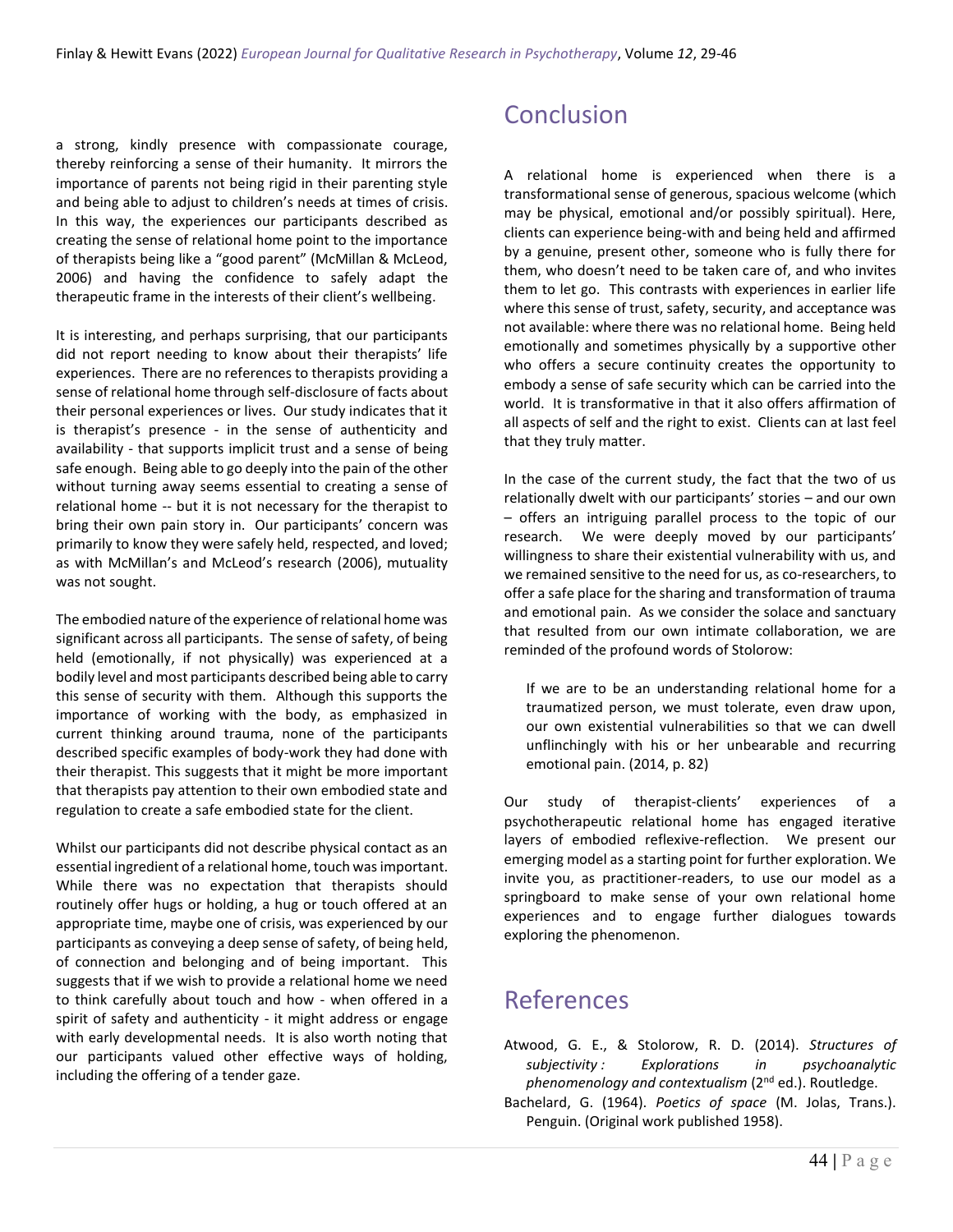- Braun, V., & Clarke, V. (2006). Using thematic analysis in psychology. *Qualitative Research in Psychology*, 3(2), 77- 101. doi.org/10.1191/1478088706qp063oa
- Braun, V., & Clarke, V. (2019b). Reflecting on reflexive thematic analysis. *Qualitative Research in Sport, Exercise and Health, 11*(4), 589-597. doi.org/10.1080/2159676X.2019.1628806
- Braun, V., & Clarke, V. (2021). Can I use TA? Should I use TA? Should I *not* use TA? Comparing reflexive thematic analysis and other pattern‐based qualitative analytic approaches. *Counselling and Psychotherapy Research, 21*, 37-47.
- Buber, M. (1958). I and Thou (R. G. Smith, Trans.). Charles Scribner's Sons. (Original work published 1923).
- Buber, M. (1965). *The knowledge of man: A philosophy of the interhuman* (M. S. Friedman & R. G. Smith, Trans.) Harper & Row. (Original work published 1951).

Casement, P. (1985). *On learning from the patient.* Tavistock.

- Churchill, S. D. (2018). Explorations in teaching the phenomenological method: Challenging psychology students to "grasp at meaning" in human science research. *Qualitative Psychology, 5*(2), 207– 227. https://doi.org/10.1037/qup0000116
- Clarke, V., & Braun, V. (2013). Methods: Teaching thematic analysis. *The Psychologist, 26*, 120-123. https://thepsychologist.bps.org.uk/volume-26/edition-2/methods-teaching-thematic-analysis
- Cooper, M. (2008). *Essential research findings in counselling and psychotherapy: The facts are friendly*. Sage.
- Cooper, M. (2009). *Relational depth: Where we are now?* Paper presented at the 2nd Relational Depth Research Conference, University of Nottingham.
- Cooper, M. (2013). Experiencing relational depth in therapy: What we know so far. In R. Knox, D. Murphy, S. Wiggins, & M. Cooper (Eds.), *Relational depth: New perspectives and developments* (pp. 62-76). Palgrave Macmillan.
- Elkins, D. N. (2019). Common factors: What are they and what do they mean for humanistic psychology? https://doiorg.libezproxy.open.ac.uk/10.1177/0022167819858533
- Erskine, R. G. (2015). *Relational patterns, therapeutic presence: Concepts and practice of integrative psychotherapy*. Karnac.
- Erskine, R. G., Moursund, J. P., & Trautmann, R. L. (1999). *Beyond empathy: A therapy of contact-in-relationship*. Brunner/Mazel.
- Erskine, R. G. (2021). *A healing relationship: Commentary on therapeutic dialogues*. Phoenix.
- Evans, K. R., & Gilbert, M. C. (2005). *An introduction to integrative psychotherapy.* Palgrave Macmillan.
- Finlay, L. (2011). *Phenomenology for therapists: Researching the lived world.* Wiley-Blackwell.
- Finlay, L. (2016a). *Relational integrative psychotherapy: Engaging process and theory in practice*. Wiley.
- Finlay, L. (2016b). 'Therapeutic presence' as embodied, relational 'being.' *International Journal of Psychotherapy, 20*(2), 17–30.
- Finlay, L. (2019). *Practical ethics in counselling and psychotherapy: A relational approach*. Sage.
- Finlay, L. (2020). Ethical Research? Examining knotty, momentto-moment challenges throughout the research process. In S. B-C, & A. McBeath (Eds.), *Enjoying research in counselling and psychotherapy*. Metanoia Institute.
- Finlay, L. (2021). The phenomenological use of self in integrative psychotherapy: Applying philosophy to practice, *International Journal of Integrative Psychotherapy, 12*, 114-141. https://www.integrativejournal.com/index.php/ijip/article/view/167/123
- Finlay, L. (2022). *The therapeutic use of self in counselling and psychotherapy*. Sage.
- Finlay, L., & Evans, K. (2009). *Relational-centred research for psychotherapists: Exploring meanings and experience*. Wiley- Blackwell
- Geller, S. M. (2018). Therapeutic presence and Polyvagal Theory: Principles and practices for cultivating effective therapeutic relationships. In S. W. Porges & D. Dana (Eds.), *Clinical applications of the polyvagal theory: The emergence of polyvagal-informed therapies* (pp. 106–126). W. W. Norton & Company.
- Geller, S. M., & Greenberg, L. S. (2002). Therapeutic presence: Therapists' experience of presence in the psychotherapy encounter. *Person-Centered & Experiential*  Psychotherapies,  $1, 71-86.$ https://doi.org/10.1080/14779757.2002.9688279
- Geller, S. M., & Porges, S. W. (2014). Therapeutic presence: Neurophysiological mechanisms mediating feeling safe in therapeutic relationships. *Journal of Psychotherapy Integration, 24*(3), 178-192.
- Giraud, C., Cioffo, G. D., Kervyn de Lettenhove, M., & Ramirez Chaves, C. (2019). Navigating research ethics in the absence of an ethics review board: The importance of space for sharing. *Research Ethics, 15*(1), 1-17. doi:10.1177/1747016117750081
- Guillemin, M., & Gillam, L. (2004). Ethics, reflexivity, and "ethically important moments" in research. *Qualitative Inquiry*, *10*(2), 261–280.

https://doi.org/10.1177/1077800403262360

- Heidegger, M. (1962). *Being and time* (J. Macquarrie, & E. Robinson, Trans.). Blackwell. (Original work published 1927)
- Heidegger, M. (1971). Building, dwelling thinking. In *Poetry, language, thought* (A. Hofstadter, Trans.). Perennial Library. (pp. 145-161)
- Herman, J. L. (1992/1997). *Trauma and recovery*. Basic Books.
- Hvidt, E. A. (2013). Sources of "relational homes": A qualitative study of cancer survivors' perceptions of emotional support. *Mental Health, Religion & Culture, 16*(6), 617-632, doi: 10.1080/13674676.2012.708652.
- Jacobson, K. (2009). A developed nature: A phenomenological account of the experience of home. *Continental Philosophical Review, 42*, 355-373.